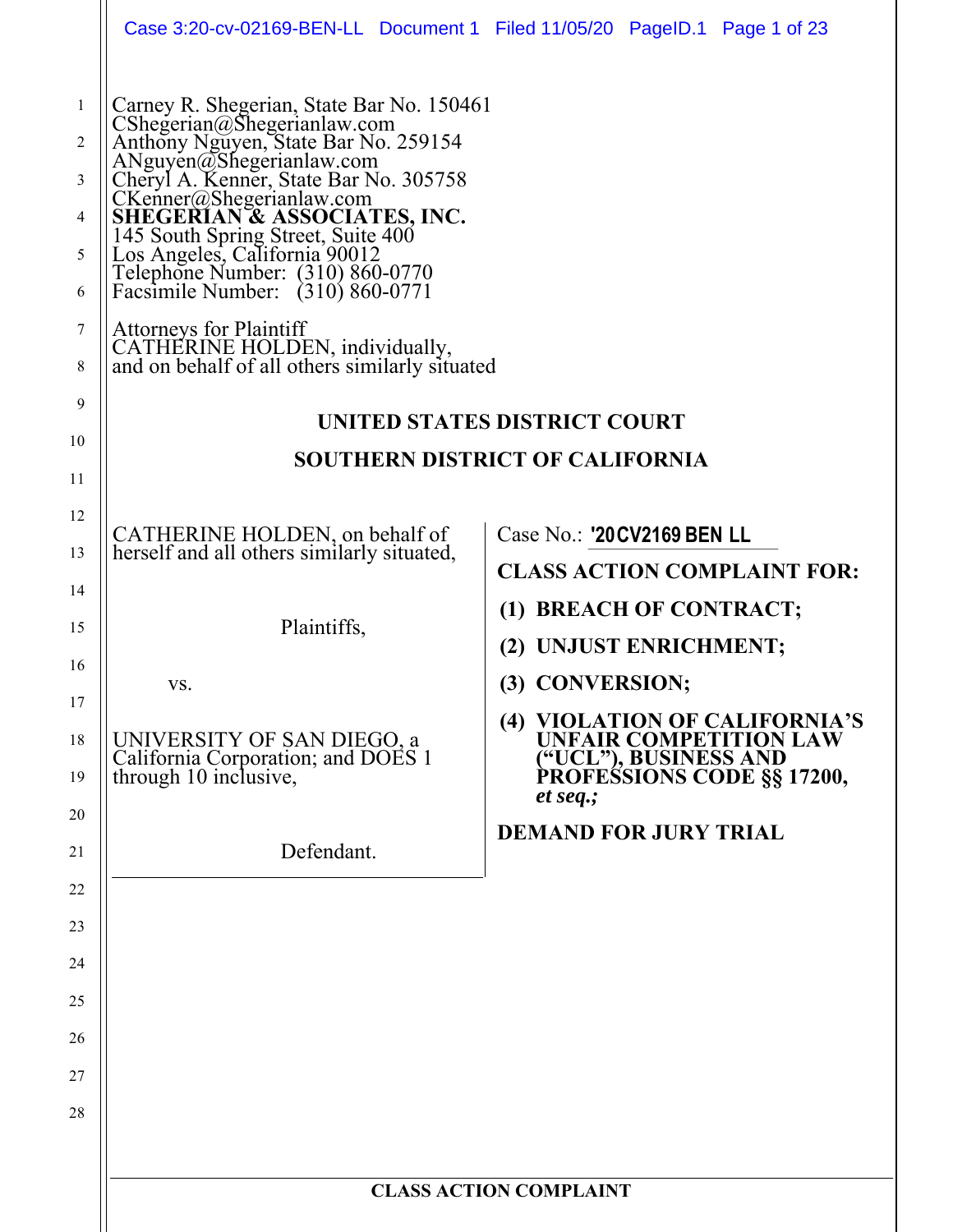|      | <b>TABLE OF CONTENTS</b>                                                                                                                                                                                             |      |
|------|----------------------------------------------------------------------------------------------------------------------------------------------------------------------------------------------------------------------|------|
|      |                                                                                                                                                                                                                      | Page |
| Ι.   | NATURE OF THE ACTION                                                                                                                                                                                                 |      |
| Н.   | PARTIES AND JURISDICTION                                                                                                                                                                                             |      |
| III. | <b>JURISDICTION AND VENUE</b>                                                                                                                                                                                        |      |
| IV.  | <b>FACTUAL ALLEGATIONS</b>                                                                                                                                                                                           |      |
| A.   | University of San Diego                                                                                                                                                                                              |      |
| В.   | Coronavirus Disease 2019 (COVID-19)                                                                                                                                                                                  |      |
| C.   | Defendants Continue to Charge Full Tuition and Fees Despite the<br>Pandemic.                                                                                                                                         |      |
| V.   | <b>Class Action Allegations</b>                                                                                                                                                                                      |      |
|      | <b>Class Definition</b>                                                                                                                                                                                              |      |
|      | Numerosity and Ascertainability                                                                                                                                                                                      |      |
|      | Adequacy                                                                                                                                                                                                             |      |
|      | Typicality                                                                                                                                                                                                           |      |
|      | Superiority                                                                                                                                                                                                          |      |
|      | <b>Commonality and Predominance</b>                                                                                                                                                                                  |      |
| VI.  | FIRST CAUSE OF ACTION                                                                                                                                                                                                |      |
|      | Breach of Contract (Brought by Plaintiff on Behalf of Herself and the Class<br>Against All Defendants)                                                                                                               |      |
|      | VII. SECOND CAUSE OF ACTION                                                                                                                                                                                          |      |
|      | Unjust Enrichment (Brought by Plaintiff on Behalf of Herself and the Class<br>Against All Defendants)                                                                                                                |      |
|      | VIII. THIRD CAUSE OF ACTION                                                                                                                                                                                          |      |
|      | Conversion (Brought by Plaintiff on Behalf of Herself and the Class Against<br>All Defendants)                                                                                                                       |      |
| IX.  | <b>FOURTH CAUSE OF ACTION</b>                                                                                                                                                                                        |      |
|      | Violation of California's Unfair Competition Law ("UCL"), California<br>Business and Professions Code $\S$ 17200, <i>et seq.</i> (Brought by Plaintiff on<br>Behalf of Herself and the Class Against All Defendants) |      |
| Х.   | PRAYER FOR RELIEF                                                                                                                                                                                                    |      |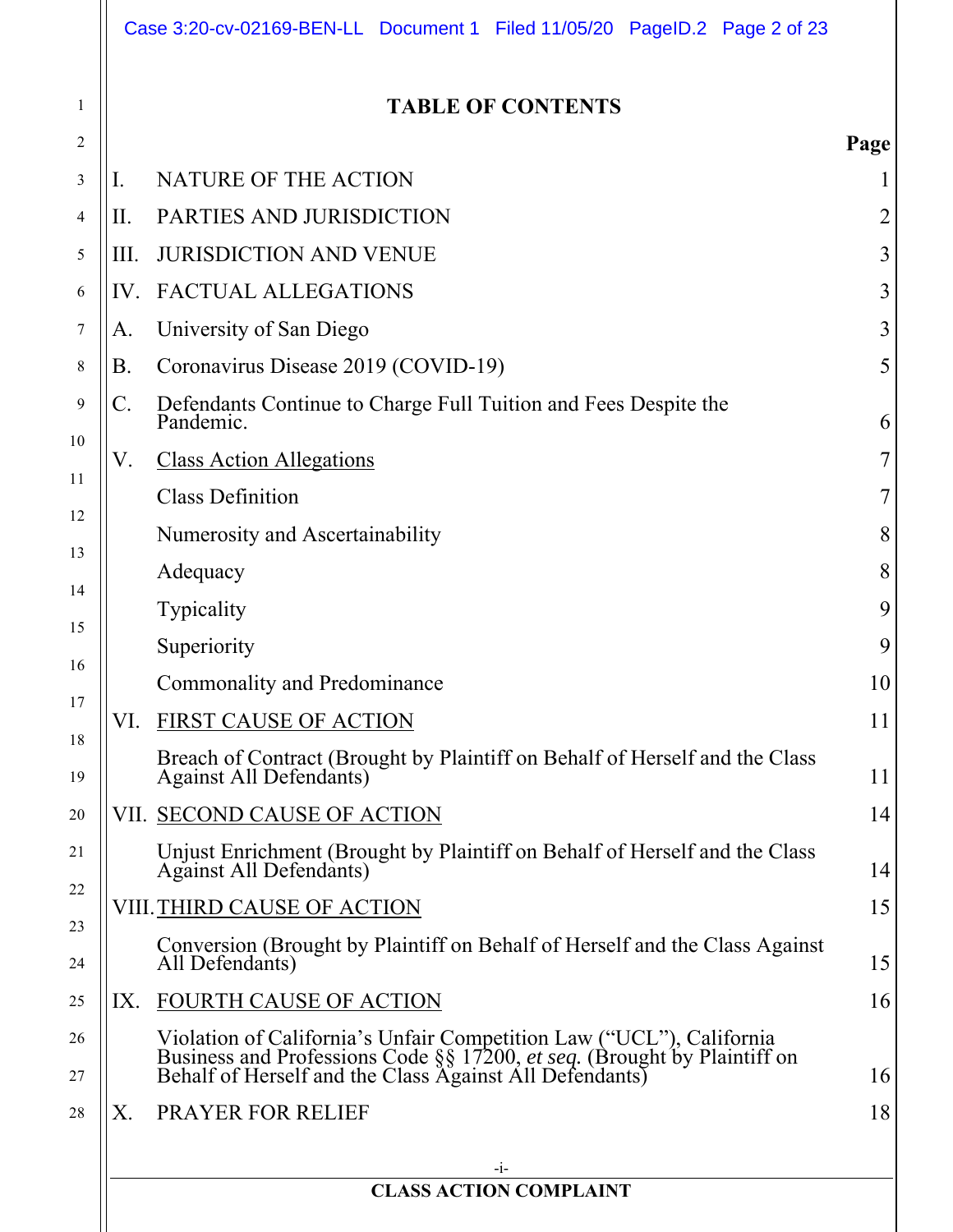|                  |                           |  | Case 3:20-cv-02169-BEN-LL Document 1 Filed 11/05/20 PageID.3 Page 3 of 23 |  |    |
|------------------|---------------------------|--|---------------------------------------------------------------------------|--|----|
| $\,1\,$          | XI. DEMAND FOR JURY TRIAL |  |                                                                           |  | 20 |
| $\sqrt{2}$       |                           |  |                                                                           |  |    |
| $\mathfrak{Z}$   |                           |  |                                                                           |  |    |
| $\overline{4}$   |                           |  |                                                                           |  |    |
| $\sqrt{5}$       |                           |  |                                                                           |  |    |
| $\sqrt{6}$       |                           |  |                                                                           |  |    |
| $\boldsymbol{7}$ |                           |  |                                                                           |  |    |
| $\,8\,$          |                           |  |                                                                           |  |    |
| $\overline{9}$   |                           |  |                                                                           |  |    |
| $10\,$           |                           |  |                                                                           |  |    |
| $11\,$           |                           |  |                                                                           |  |    |
| $12\,$           |                           |  |                                                                           |  |    |
| 13               |                           |  |                                                                           |  |    |
| $14\,$           |                           |  |                                                                           |  |    |
| $15\,$           |                           |  |                                                                           |  |    |
| $16\,$           |                           |  |                                                                           |  |    |
| $17\,$           |                           |  |                                                                           |  |    |
| $18\,$           |                           |  |                                                                           |  |    |
| $19\,$           |                           |  |                                                                           |  |    |
| $20\,$           |                           |  |                                                                           |  |    |
| $21\,$           |                           |  |                                                                           |  |    |
| $22\,$           |                           |  |                                                                           |  |    |
| $23\,$           |                           |  |                                                                           |  |    |
| $24\,$           |                           |  |                                                                           |  |    |
| $25\,$           |                           |  |                                                                           |  |    |
| $26\,$           |                           |  |                                                                           |  |    |
| $27\,$           |                           |  |                                                                           |  |    |
| $28\,$           |                           |  |                                                                           |  |    |
|                  |                           |  | $-i\mathrm{i}$                                                            |  |    |
|                  |                           |  | <b>CLASS ACTION COMPLAINT</b>                                             |  |    |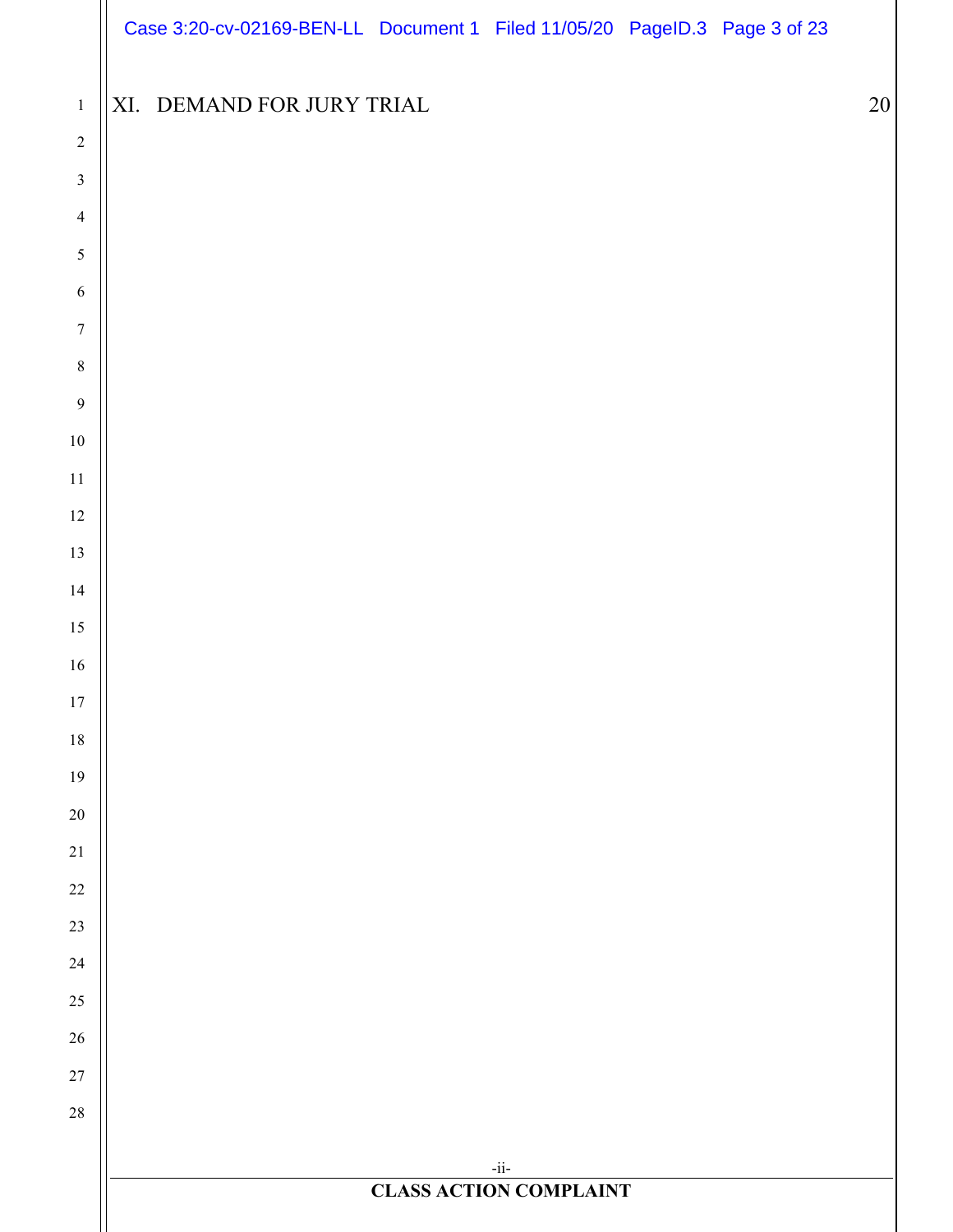Plaintiff CATHERINE HOLDEN, on behalf of herself and all others similarly situated, by and through her attorneys, Shegerian & Associates, Inc., hereby file the Class Action Complaint against Defendant UNIVERSITY OF SAN DIEGO, a California corporation ("USD"); and DOES 1 through 10 inclusive, (collectively, "Defendants"), and states as follows:

#### **I. NATURE OF THE ACTION**

1. The is an action for breach of contract, unjust enrichment, conversion, and violation of the California's Unfair Competition Law ("UCL") brought by Plaintiff on behalf of herself and all others similarly situated, that is, all students enrolled at Defendants' educational institution. Defendants have shut down all of its campus facilities, discontinued all live in-classroom instruction of all courses at any of Defendants' campus and schools, and instead moved all instruction to virtual online pre-recorded and/or live streaming video instruction. While these actions are attributable to the COVID-19 pandemic and the shelter-in-place order in effect in the State of California, Defendants have continued holding Plaintiff and all students liable for the full preshutdown tuition and fee obligations, despite the fact that Defendants are unable to provide, and are not providing, the services and facilities that the students bargained for and are being billed for as part of their tuition and fees—fees and tuition costs that easily amount to thousands of dollars per student but less than \$75,000 each at the time.

2. While Defendants may not bear culpability for the campus closures or the inability to provide any classroom instruction, neither do the enrolled students. Yet, while Defendants have used the current COVID-19 shutdown circumstances to excuse their duty to perform fully the obligations of their bargain with their students, Defendants continues to demand that all students fully perform their contractual bargain to pay in full all tuition and fees without any reduction for Defendants' lack of full performance. This contrary to ordinary tenets of contract law. The indefensible breach is saddling wholly innocent students with mounting debt as a result of having to pay tuition and fees for services they are not receiving and facilities and services that are not being provided. In so acting,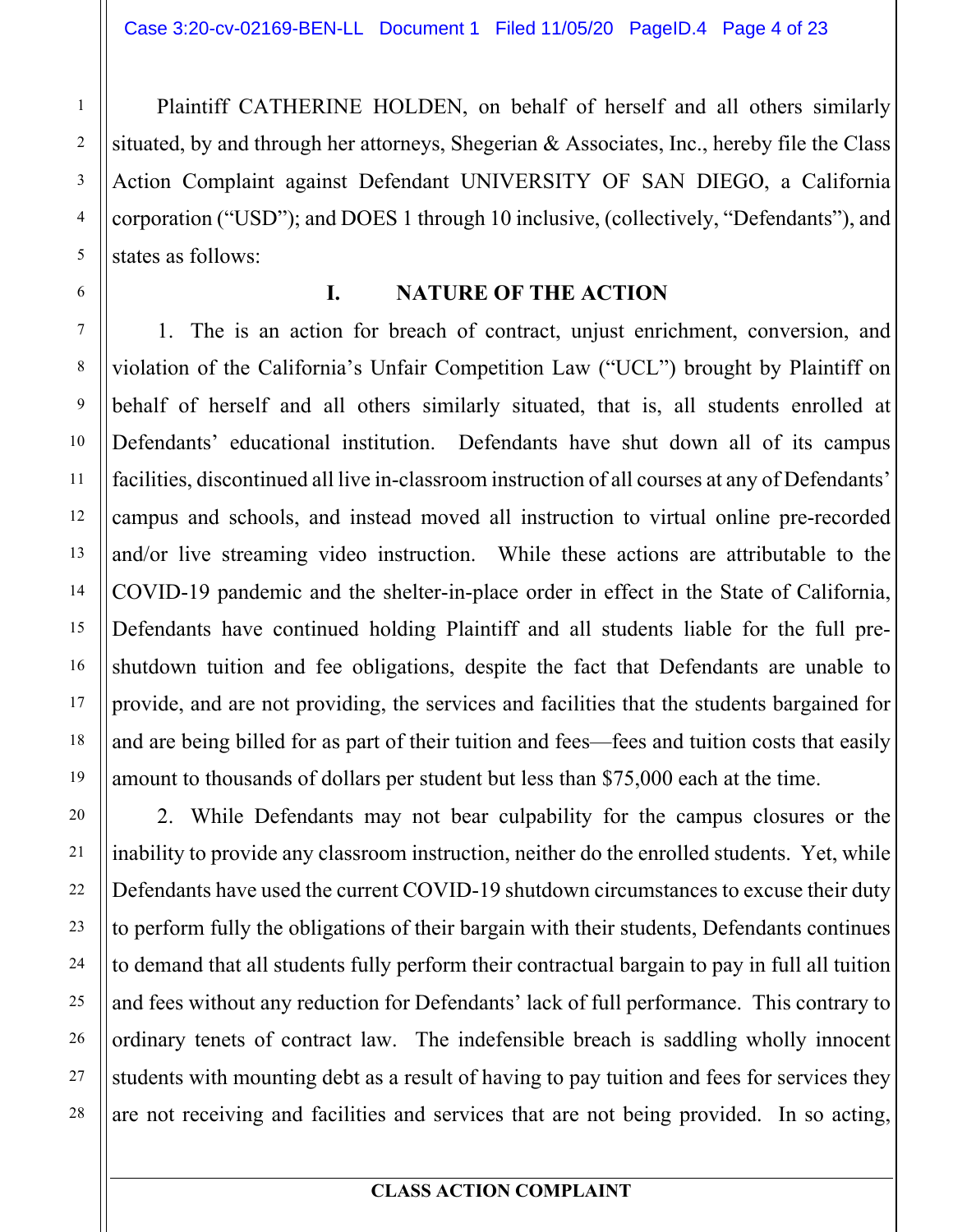Defendants are unjustly enriching themselves at the expense of Plaintiff and putative Class members she seeks to represent.

3. California law recognizes the proposition that the relationship between a matriculated student and Defendants is a contractual one: "By the act of matriculation, together with payment of required fees, a contract between the student and the institution is created." *Kashmiri v. Regents of University of California* (2007) 156 Cal.App.4th 809, 824. In addition to any express enrollment contract that may exist between the students and Defendants, the law recognizes an implied-in-fact contract brought about by the conduct of the parties during the students' enrollment. *Id.*

4. Defendants have breached their contractual duties by ceasing all in-classroom instruction at all campuses, shutting down campus facilities, and evicting students in student housing, while continuing to asses and collect full tuition and fees from Plaintiff and class members as if full performance had been rendered to them. Undoubtedly, however, the performance now being provided by Defendants and Defendants' campus facilities is different from and of lesser value than what was bargained for at the time of Plaintiff's and class members' enrollment.

5. Plaintiff therefore brings the action on behalf of herself and all other similarly situated students of Defendants to seek redress for Defendants' breach of contract, unjust enrichment, acts amounting to the action of money had and received, and violations of the UCL.

#### **II. PARTIES AND JURISDICTION**

6. Plaintiff Catherine Holden ("Holden") Holden is a resident of Los Angeles County. Plaintiff Holden was an undergraduate student at the University of San Diego during the 2019-2020 academic year. Plaintiff Holden completed her Bachelor of Arts Degree in Communications and Marketing in May 2020.

7. Defendant the University of San Diego ("USD") is a private university incorporated in the State of California. Defendant is doing business in the State of California, operating in the State of California, and is availing itself of the privileges and

#### -2- **CLASS ACTION COMPLAINT**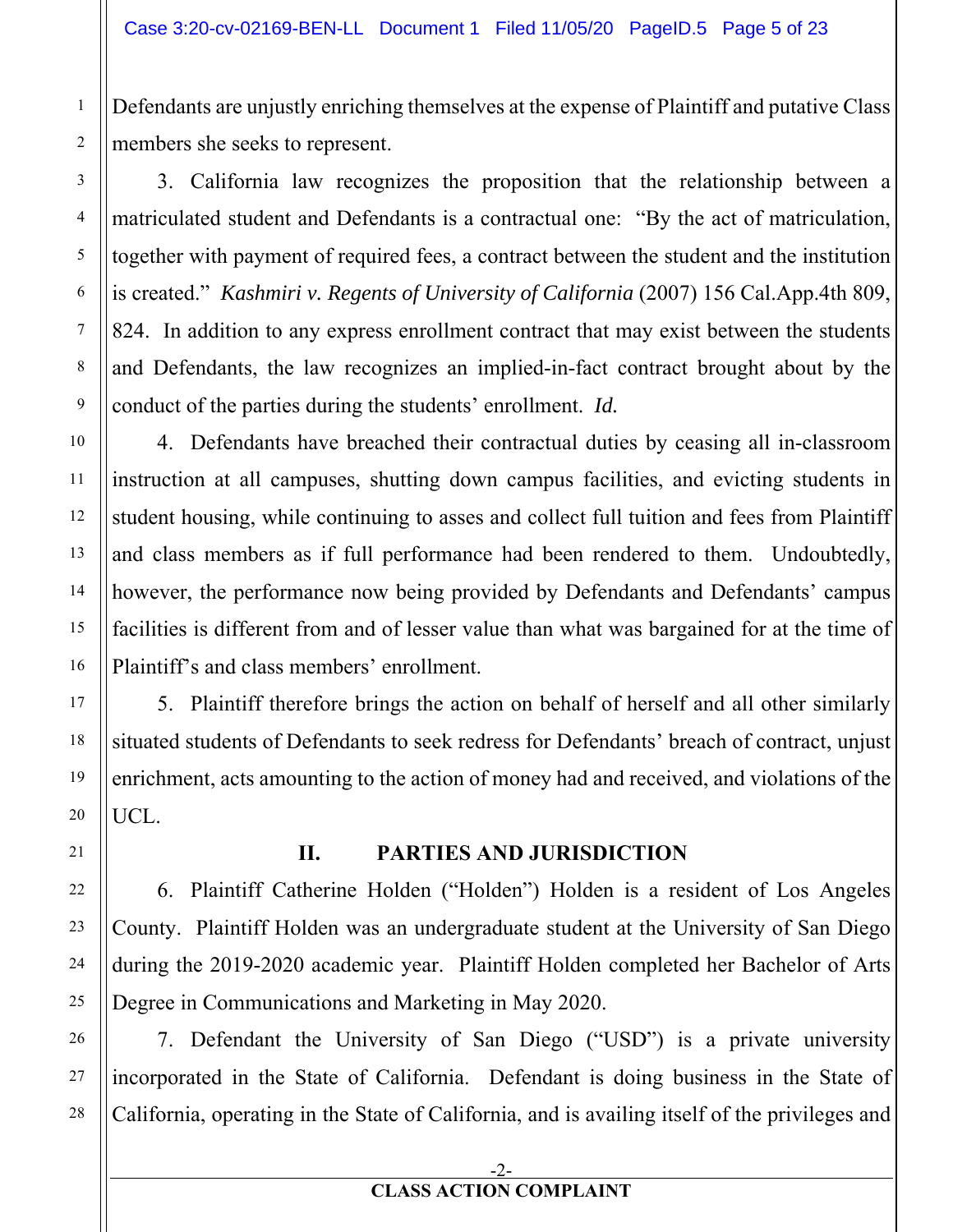obligations associated therewith.

# **III. JURISDICTION AND VENUE**

8. The Court has jurisdiction over the subject matter presented by the Complaint because it is a class action arising under the Class Action Fairness Act of 2005 ("CAFA"), which confers original jurisdiction on federal courts over a class action with at least 100 putative class members, minimal diversity in which any member of the putative class is a citizen of a state different from any defendant, and in which the amount in controversy exceeds in the aggregate sum of \$5,000,000.00, exclusive of interest and costs.

9. Plaintiff alleges that there are at least 100 putative class members with student enrollment in the thousands.

10. Plaintiff alleges that the amount in controversy exceeds \$5,000,000.00, pursuant 28 U.S.C. § 1332(d)(2) and (6).

11. Plaintiff alleges that minimal diversity exists with members of the proposed class residents of states other than California and further that less than two-thirds of the proposed class are residents of California.

12. Venue within this District is proper because Defendant USD is located at 5998 Alcala Park, San Diego, California 92110, which is within this District, is operating a university at its San Diego campus, and the acts complained of occurred within the District.

**IV. FACTUAL ALLEGATIONS** 

# **A. University of San Diego**

13. Defendant the University of San Diego is a private university with an enrollment of approximately 9,181 students during the 2019-2020 academic year, which includes approximately 5,919 undergraduate students, 2,080 graduate students, and 1,078 doctoral and juris doctorate students.<sup>1</sup>

<sup>&</sup>lt;sup>1</sup> https://www.sandiego.edu/facts/quick/2019/school.php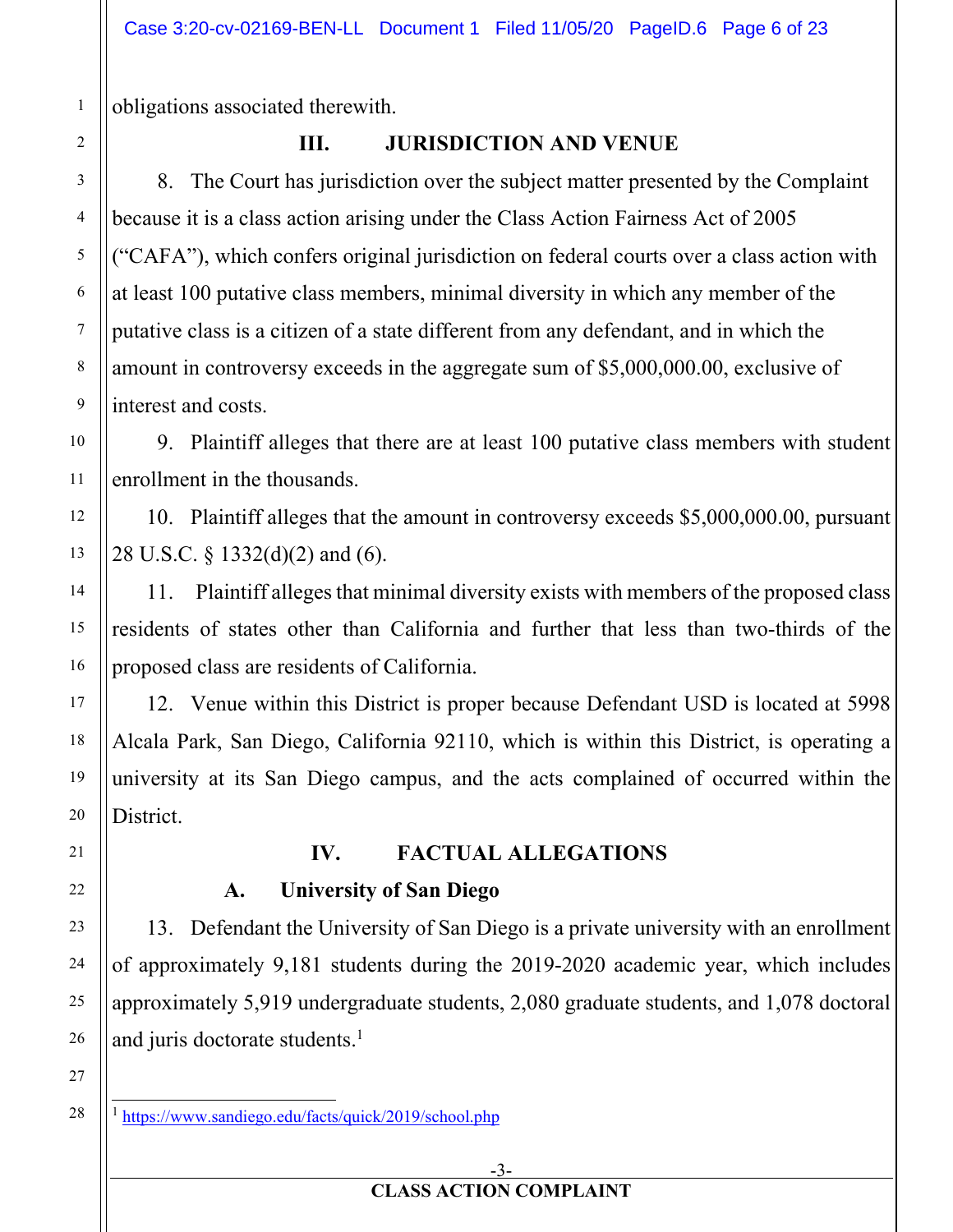14. The rate of annual tuition paid by undergraduate students during the 2019-2020 academic year was \$50,450, or \$25,225 for the semester.<sup>2</sup> The rate of annual tuition for other specialized degree programs USD offered varied by the program, including \$56,230 each year for USD's law school<sup>3</sup>, \$1,520 per unit for USD's Masters in Business Administration tuition, and \$1,535 per unit for USD's School of Nursing and Health Science Master's program.<sup>4</sup>

15. Additionally, Defendants assessed a variety of fees to its students for the 2019- 2020 academic term. The estimated fees charged to undergraduate students at USD for the  $2019-2020$  academic year was approximately \$744 per student<sup>5</sup>, \$481 for USD law school students<sup>6</sup>, \$237 for Masters and Doctoral students<sup>7</sup>. These fees are assessed to students for services rendered, including student center fees and other resources available to students on campus.

16. Defendants also assessed certain housing fees to putative Class members living in USD's student housing.

17. Plaintiff and Class members paid all that they owe for tuition and fees. Plaintiff registered and paid for in-person classes for the Spring semester based on Defendants' representations made in admissions brochures and materials online. Plaintiff and putative Class members expected Defendants to provide in-person instruction for the entire term and enrolled for the term and paid all fees and tuition based on such expectations and representations.

18. Plaintiff brings this action on behalf of herself and similarly situated students who

<sup>7</sup> https://www.sandiego.edu/one-stop/tuition-and-fees/graduate.php

#### -4-

<sup>&</sup>lt;sup>2</sup> https://www.sandiego.edu/one-stop/tuition-and-fees/undergraduate.php

https://www.sandiego.edu/law/financial-aid/cost-of-attendance/2019-20.php#accordion-panel1

<sup>4</sup> https://www.sandiego.edu/one-stop/tuition-and-fees/graduate.php

<sup>5</sup> https://www.sandiego.edu/one-stop/tuition-and-fees/undergraduate.php

<sup>6</sup> https://www.sandiego.edu/law/financial-aid/cost-of-attendance/2019-20.php#accordion-panel1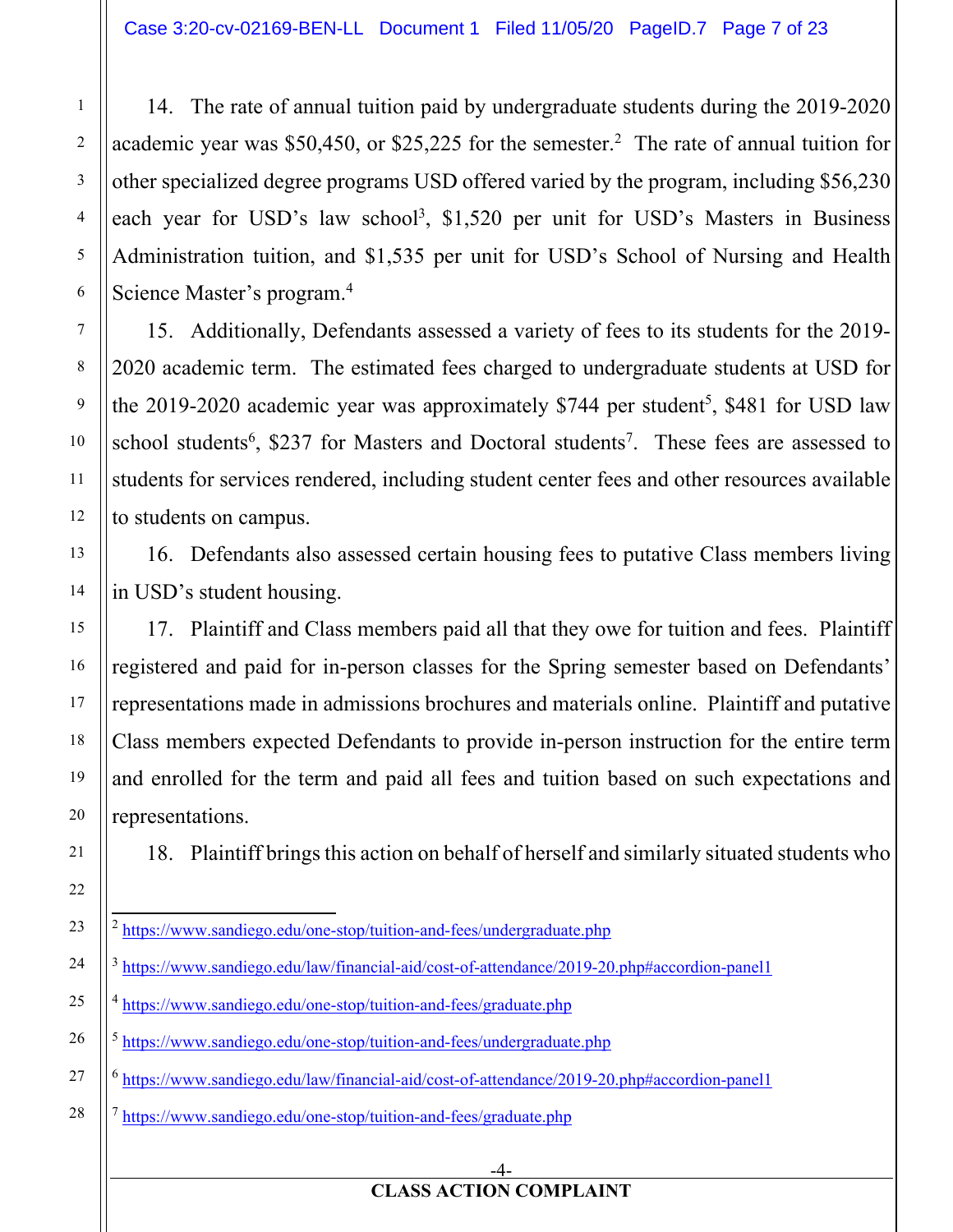enrolled in USD during the Spring 2020 academic term and/or Summer 2020 or Fall 2020 academic terms.

1

2

3

4

5

6

7

8

# **B. Coronavirus Disease 2019 (COVID-19)**

19. In December 2019, the Chinese government identified a novel coronavirus found in the Wuhan province called sever acute respiratory syndrome coronavirus 2 (SARS-CoV-2). This strain of coronavirus caused Coronavirus disease 2019 ("COVID-19"), an easily spread and unusually lethal disease in certain population groups.<sup>8</sup>

20. This disease quickly and explosively spread due to its ability to survive in small respiratory droplets and the World Health Organization characterized COVID-19 as a "public health emergency of international concern" in late January and as a pandemic on March 11, 2020.<sup>9</sup>

21. On March 4, 2020, California Governor Gavin Newsom entered an executive order declaring a state of emergency to exist in California relating to COVID-19.

22. On March 19, 2020, California Governor Newsom entered an Executive Order requiring all individuals living in California to stay home or at their place of residence except as needed to maintain continuity of operations of critical infrastructure sectors (in which case, physical distancing must be practiced).<sup>10</sup>

23. The spread of the 2019 coronavirus (COVID-19) has radically changed life in this country with profound impacts on nearly every segment of American life. In response to the pandemic, colleges and universities have taken aggressive measures, which include eliminating in-person classroom instruction and replacing it with online instruction, which is in the form of a combination of pre-recorded or live-streamed video instruction.

///

///

<sup>8</sup> https://www.ncbi.nlm.nih.gov/pmc/articles/PMC7128332/.

<sup>9</sup> https://www.who.int/dg/speeches/detail/who-director-general-s-opening-remarks-at-the-mediabriefing-on-covid-19---11-march-2020.

<sup>10</sup> https://covid19.ca.gov/img/Executive-Order-N-33-20.pdf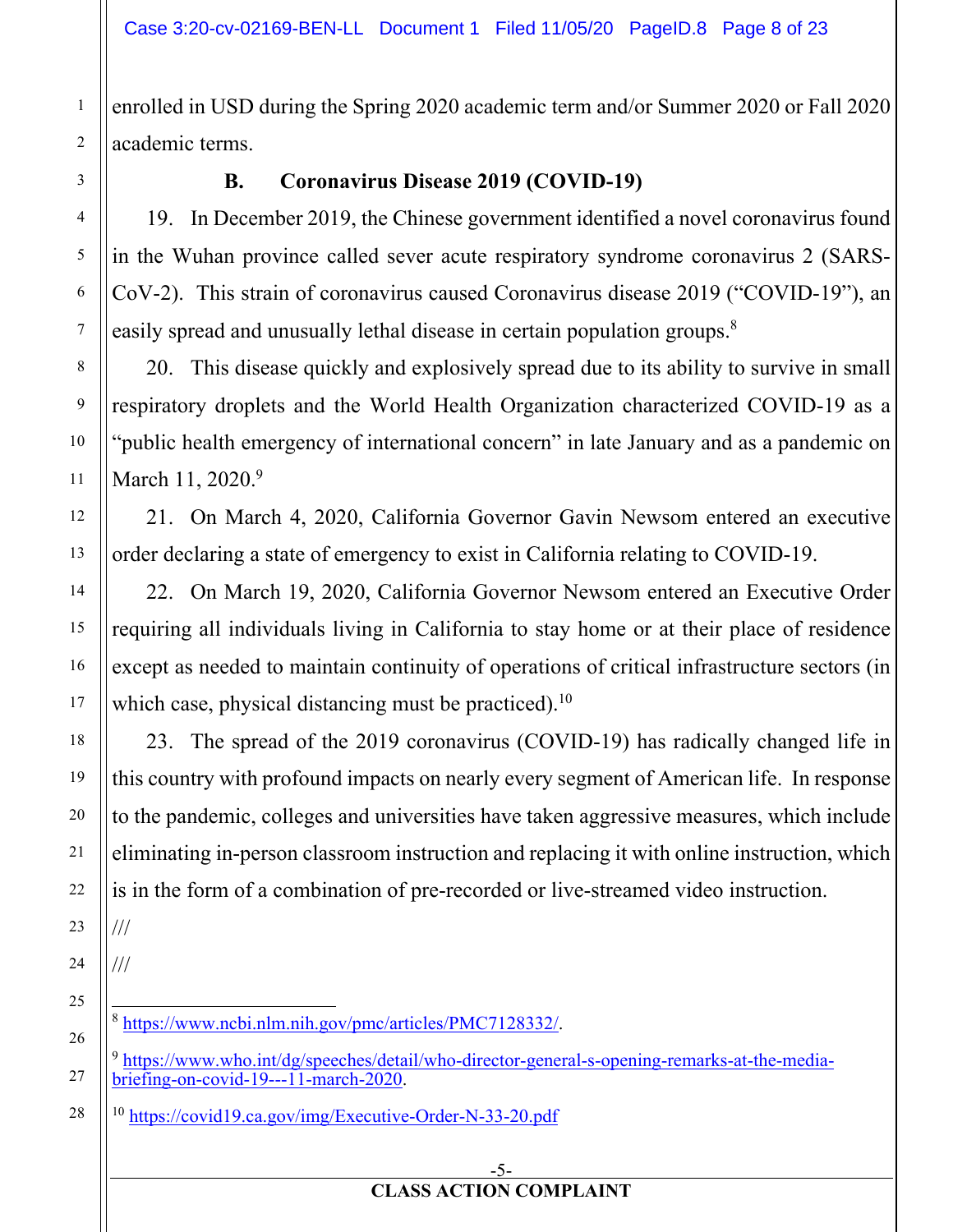# **C. Defendants Continue to Charge Full Tuition and Fees Despite the Pandemic.**

24. On March 19, 2020, California Governor Newsom entered an Executive Order requiring all individuals living in California to stay home or at their place of residence except as needed to maintain continuity of operations of critical infrastructure sectors (in which case, physical distancing must be practiced).<sup>11</sup>

25. The spread of the 2019 coronavirus (COVID-19) has radically changed life in this country with profound impacts on nearly every segment of American life. In response to the pandemic, colleges and universities have taken aggressive measures, which include eliminating in-person classroom instruction and replacing it with online instruction, which is in the form of a combination of pre-recorded or live-streamed video instruction.

26. In particular, Defendants instituted mandatory "virtual" classes and ceased to provide on-campus resources to students—including access to laboratories, libraries, dining halls, fitness centers, and various student learning services.

27. On or about March 12, 2020, Defendants announced that "the university is mandating campus-wide remote teaching effective March 23, 2020, through the end of the spring semester" and that "[they] are cancelling all classes from March 14-22." Additionally, on March 12, 2020, Defendants announced that "all USD students who live in the residence halls must relocate from campus no later than March 22."12

28. Defendants ended all in-person classroom instruction and drastically changed the educational opportunities available to students, severely crippling Plaintiff and Class members from receiving the education for which they paid.

29. Defendants attract students to its programs by emphasizing its campus life, with "stunning, panoramic views," where "students study and collaborate in an inspiring and

<sup>11</sup> https://covid19.ca.gov/img/Executive-Order-N-33-20.pdf

<sup>12</sup> https://www.sandiego.edu/president/documents/emails/2020/coronavirus-mar12-update.html

28

1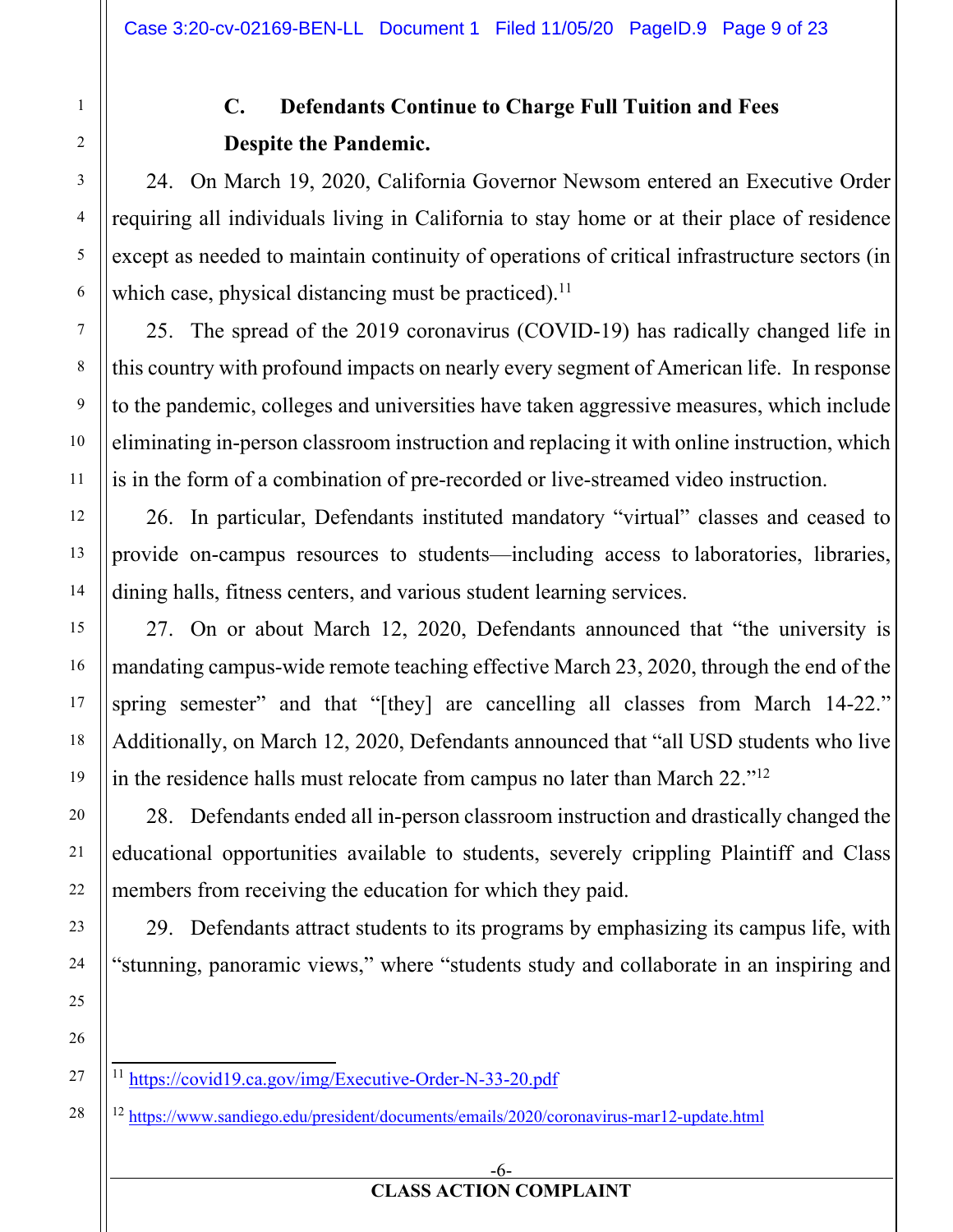intimate setting."13

1

2

3

4

5

6

7

8

9

10

11

12

13

14

15

16

17

18

19

20

21

22

23

24

25

26

27

28

30. By and large, the commitments promised to students were and are left unfulfilled with Defendants barring students from campuses and imposing mandatory virtual classes. In short, the plethora of resources bargained and paid for by students have been denied.

31. As a result of the transition to virtual learning online, the quality of education Plaintiff and Class members have received has suffered.

32. Despite closing its campuses and failing to offer in-person classes, Defendants continue to charge full tuition and fees. While students enrolled and paid for a comprehensive educational experience at Defendants' campuses, Defendants have, instead, provided a limited online experience, lacking invaluable in-person learning opportunities.

33. Despite Defendants being allocated to receive \$4,426,552.00 in federal assistance under the CARES  $ACT<sup>14</sup>$ , Defendants have refused to reimburse Plaintiff and similarly situated students for failing to provide the services and educational opportunities paid for by the students. Defendants are thus profiting from the pandemic while further burdening students and families, many of whom have been financially and/or physically impacted by COVID-19.

34. Consequently, Plaintiff and Class members have suffered harm by losing the education, services, and other experiences Defendants promised to their students. Plaintiff and similarly situated students seek disgorgement of their payments for unused services and refund of the tuition for the inadequate, subpar educational instruction provided in lieu of the quality education for which they bargained.

# **V. Class Action Allegations Class Definition**

35. Plaintiff brings this action pursuant to 28 U.S.C. § 1332(d) on behalf of a

-7-

<sup>13</sup> https://www.sandiego.edu/admissions/why-usd.php

<sup>14</sup> https://www2.ed.gov/about/offices/list/ope/allocationsforsection18004a1ofcaresact.pdf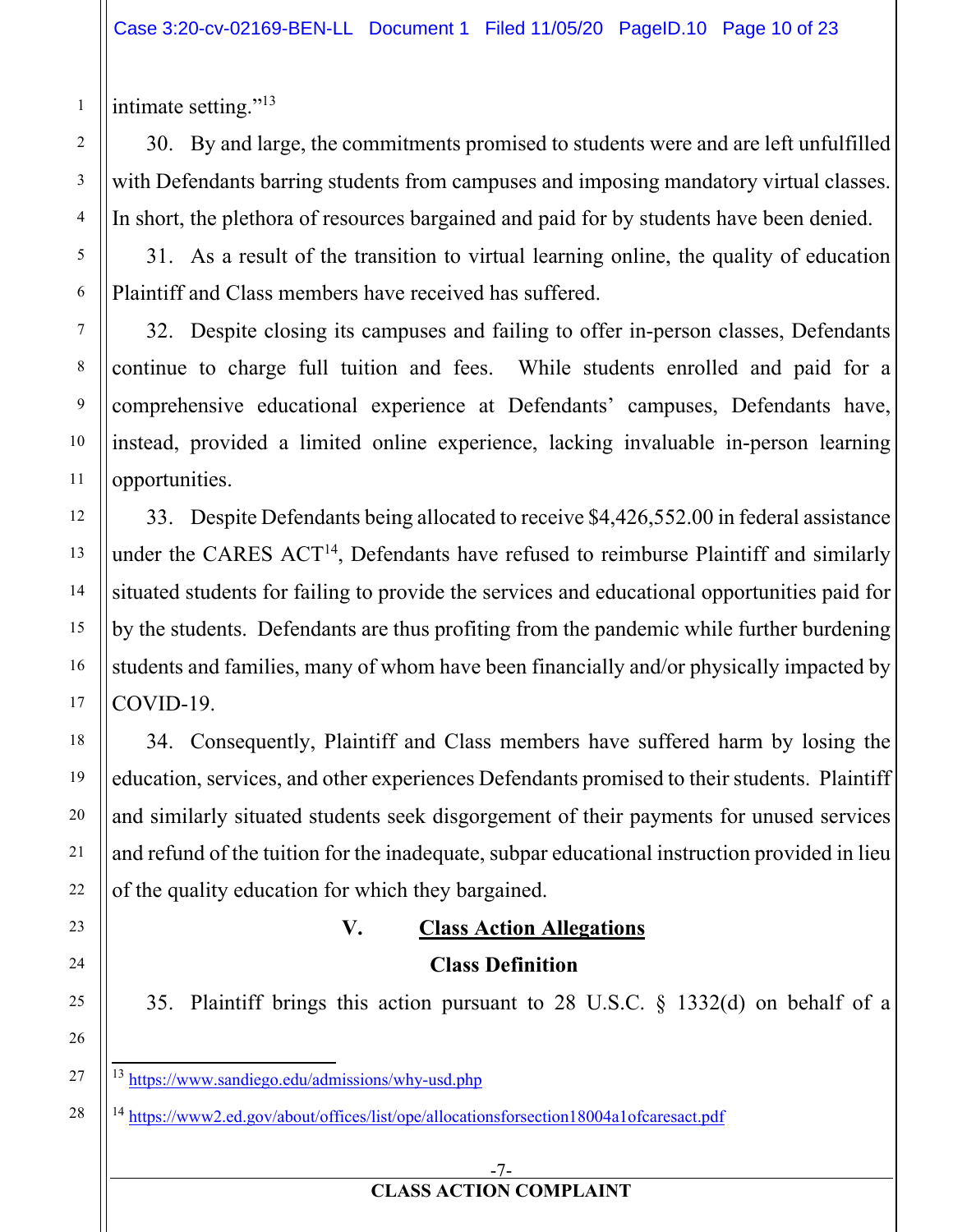proposed class of persons (the "Class"), defined as:

All students enrolled at a USD campus who paid tuition and mandatory campus and student services fees for the Spring term of 2020 and thereafter for classes scheduled for in-person instruction who were denied that instruction for any part of the Spring Term of 2020 and thereafter.

36. Excluded from the Class are Defendants, any of its past or present officers, directors, agents, and affiliates, any judge who presides over the action, and all counsel of record.

37. Plaintiff reserves the right to expand, limit, modify, or amend the definitions of the class as may be desirable or appropriate during the course of the litigation.

38. Class certification is proper because the question raised by the Complaint is one of a common or general interest affecting numerous persons so that it is impracticable to bring them all before the Court.

### **Numerosity and Ascertainability**

39. The class is sufficiently numerous, as Defendants boast an enrollment of approximately 9,181 students. Class members may be identified through objective means, such as Defendants' records, and notified of the action by recognized methods of notice, such as mail or e-mail, or publication in print or on the Internet. Furthermore, Defendants maintain rosters of all of its attending students and their financial obligations and payments.

### **Adequacy**

40. Plaintiff and her counsel are adequate representatives of the interests of the putative Class. Plaintiff is a student at USD who is being charged tuition or fees as part of her enrollment. She contends that USD has breached its agreement with students by continuing to charge and demand full tuition and fees, even though USD is not providing any in-person classroom instruction at its campus and not making campus facilities available for students.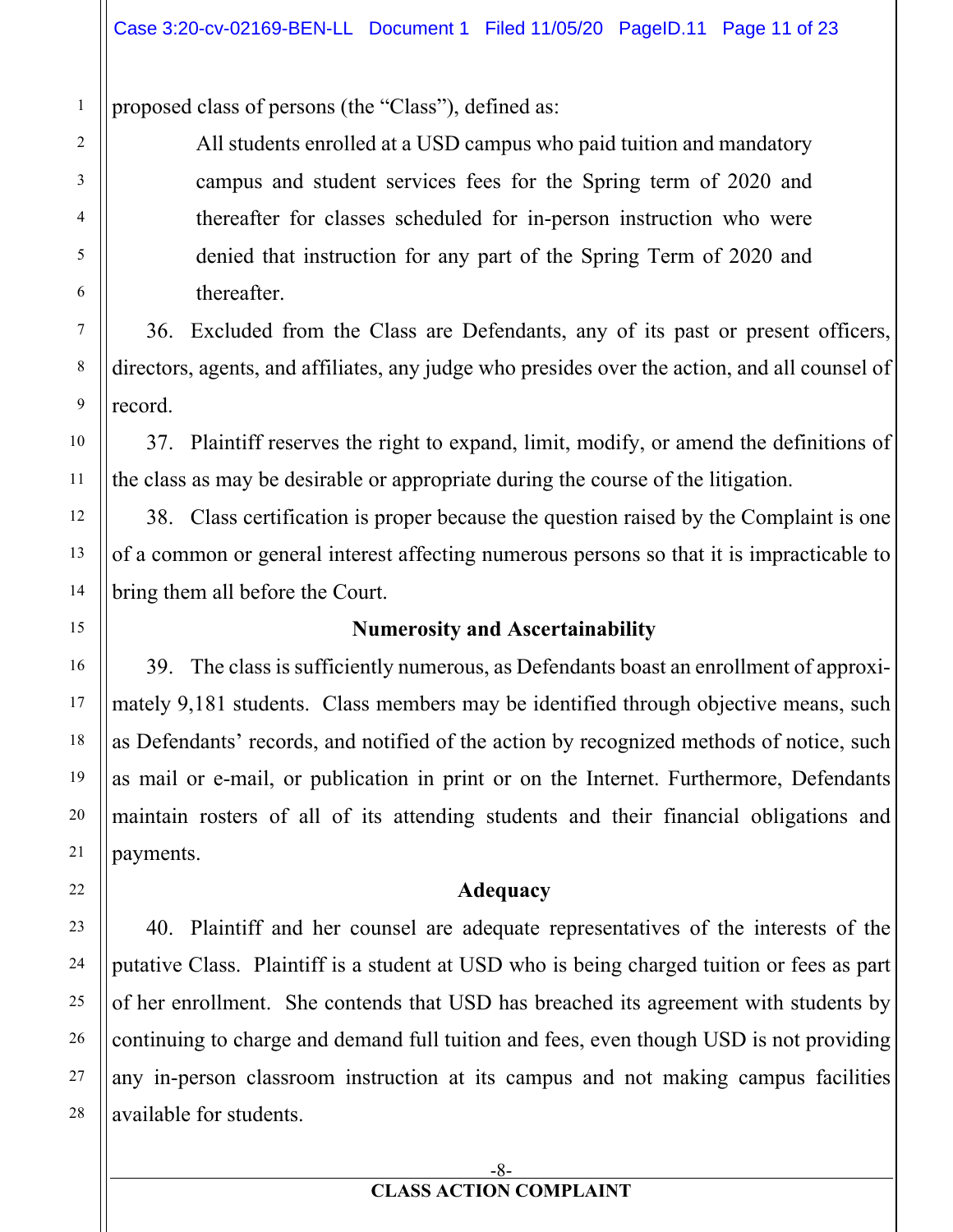41. Plaintiff has retained counsel experienced in class action litigation to litigate and represent the interests of the Class.

### **Typicality**

42. Plaintiff's claims are typical of the claims being raised on behalf of the absent Class members. Like all absent Class members, Plaintiff seeks redress for Defendants' failure to provide any in-person campus instruction or campus facility, while continuing to charge full tuition and fees. The claims Plaintiff asserts are the same as and co-extensive with the claims raised on behalf of Class members.

### **Superiority**

43. A class action is superior to other available methods for the fair and efficient adjudication of the controversy. Here, classwide litigation is superior to individually litigating and adjudicating the dispute, because the cost of litigating an individual claim for partial refund of tuition or fees makes such individual litigation unfeasible, given the costs of bringing such an action relative to the amount of damages recoverable in an individual action.

44. A class action is also superior to other available methods for the fair and efficient adjudication of the controversy because it eliminates the prospect of inconsistent rulings that would unsettle the legal obligations or expectations of Defendants, Plaintiff, and Class members.

45. Because the damages suffered by each individual class member may be relatively small, the expense and burden of individual litigation would make it very difficult or impossible for individual class members to redress the wrongs done to each of them individually, so that the prosecution of specific actions and the burden imposed on the judicial system by individual litigation by the Class would be significant, making class adjudication the superior option.

46. The conduct of the action as a class action presents far fewer management difficulties, far better conserves judicial resources and the parties' resources, and far more effectively protects the rights of each class member than would piecemeal litigation.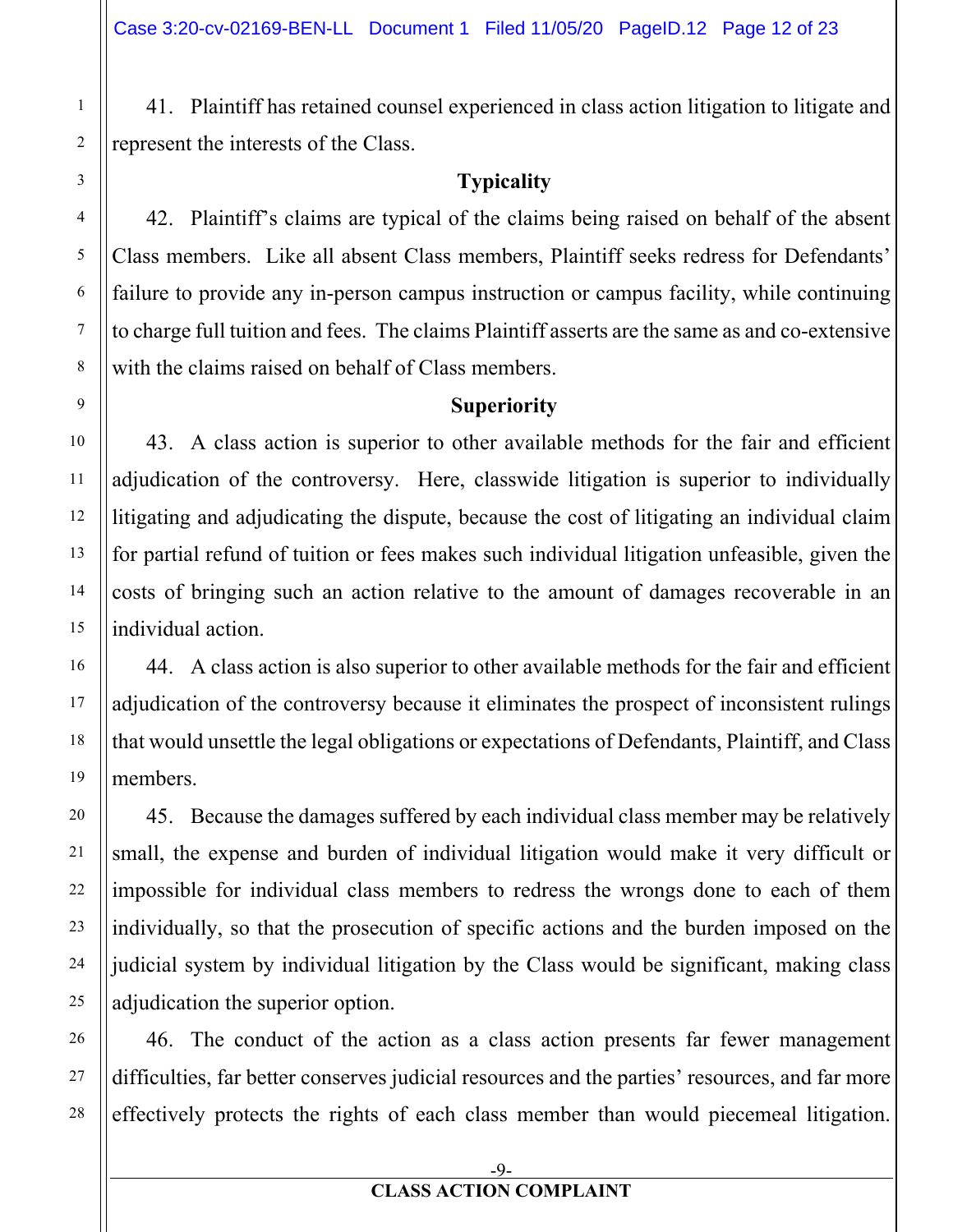Compared to the expense, burdens, inconsistencies, economic infeasibility, and inefficiencies of individualized litigation, any challenge of managing the action as a class action is substantially outweighed by the benefits to the legitimate interests of the parties, the Court, and the public of class treatment, making class adjudication superior to other alternatives.

#### **Commonality and Predominance**

47. Plaintiff's Complaint raises questions of fact or law common to the class that predominate over questions affecting only individual class members. Among these predominating common questions are:

a. Whether the relationship between Defendants and Plaintiff and members of the Class is contractual;

b. What tuition and mandatory fees Plaintiff and Class members paid to Defendants;

c. What tuition and mandatory fee refunds, if any, Defendants issued to Plaintiff and class members;

d. Whether Defendants breached their agreements with Plaintiff and Class members when Defendants failed to deliver to Plaintiff and Class members in-person instruction and the services for which they paid tuition and mandatory fees and subsequently refused to refund;

e. Whether the refunds, if any, Defendants issued to Plaintiff and Class members were adequate to account for the cessation in in-person classroom instruction and services and the closure of campus facilities;

f. Whether Defendants ceased providing in-person classroom instruction to Plaintiff and Class members;

g. Whether Defendants deprived Plaintiff and Class members of the use and enjoyment of campus services and facilities;

h. Whether the value of online instruction is not equivalent to the value of the in-person classroom instruction that Plaintiff and Class members bargained for and for

1

#### -10-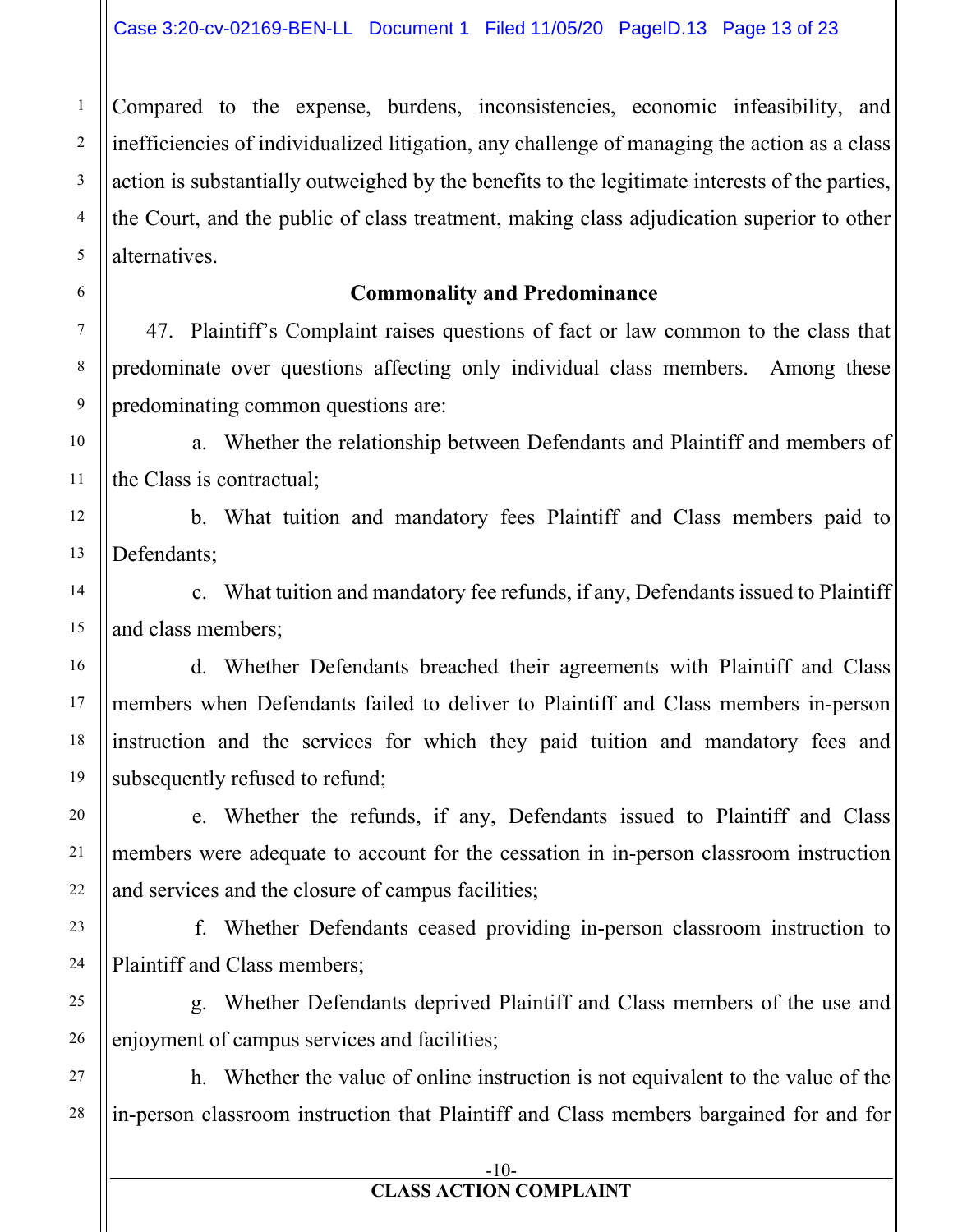which they were and are continuing to be charged;

i. Whether the value of campus facilities that Plaintiff and Class members were charged has been lessened as a result of Defendants' closing campus facilities;

j. Whether Defendants' action in continuing to charge and demand full tuition and fees has harmed Plaintiff and Class members;

k. Whether a method of computing classwide damages or restitution exists;

l. Whether Defendants was unjustly enriched by retaining tuition and mandatory fee payments when Plaintiff and Class members did not receive the services for which they paid tuition and mandatory fees;

m. Whether Plaintiff and Class members are entitled to declaratory or injunctive relief against Defendants;

n. Whether Defendants have unjustly enriched themselves at the expense of Plaintiff and Class members; and

o. Whether Defendants engaged in unfair business practices in violation of California law in refusing to refund any portion of the tuition and fees paid for services not offered to Plaintiff.

48. In the event that the Court were to find the proposed class definition inadequate in any way, Plaintiff respectfully prays for certification of any other alternative, narrower class definition or for the certification of subclasses, as appropriate.

# **VI. FIRST CAUSE OF ACTION Breach of Contract**

**(Brought by Plaintiff on Behalf of Herself and the Class Against All Defendants)** 

49. Plaintiff re-alleges and incorporates by reference all previous allegations as though set forth in full herein.

50. By the act of matriculation, together with payment of required fees, a contract between Plaintiff and Class members, on the one hand, and Defendants, on the other hand, was created. Thus, in addition to any enrollment contract that may exist between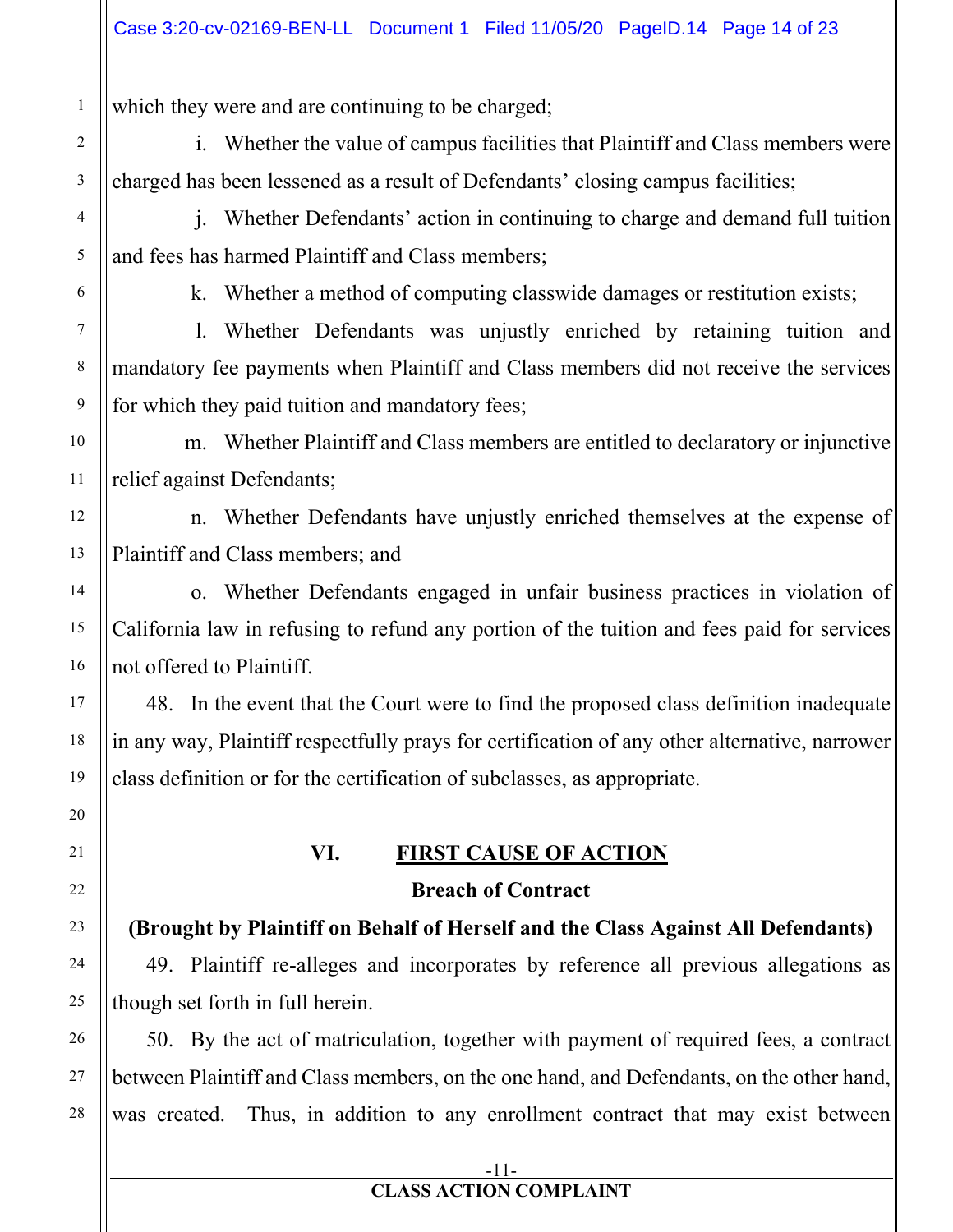Defendants and the Plaintiff and Class members, an implied-in-fact contract independently exists between the parties as a matter of California law.

51. By ceasing all in-person classroom instruction, relegating Plaintiff and Class members to online instruction only and shutting off campus facilities to Plaintiff and Class members, Defendants have failed to provide the services that plaintiff bargained for in entering her contractual relationship with Defendants.

52. Although Defendants may not bear culpability for the campus closures or the inability to provide any classroom instruction, neither do the enrolled students. Yet, while Defendants have used the current COVID-19 shutdown circumstances to excuse its obligation to fully perform the obligations of their bargain with their students, Defendants continue to demand that all students fully perform their contractual obligations to pay in full all tuition and fees, without any reduction for Defendants' failure to fully perform their contractual obligations. The is contrary to the tenets of contract law.

53. The nature of the instruction provided by Defendants at the time Plaintiff and Class members enrolled (*i.e.,* in-person classroom instruction), as well as the campus facilities Defendants offer across its schools and campuses, were and are material terms of the bargain and contractual relationship between students and Defendants.

54. Defendants' failure to provide any in-person classroom instruction and its shutdown of campus facilities amount to a material breach of the contract.

55. As a result of Defendants' material breach—regardless of whether Defendants' performance may be excused—Plaintiff and Class members are not to be held liable for continuing to perform their contractual obligations. That is, regardless of whether Defendants' failure to offer in-person classroom instruction or to provide campus facilities is to be excused as a result of the COVID-19 pandemic, Defendants cannot continue to demand full payment of tuition and fees from Plaintiff and Class members for services and facilities that Defendants are indisputably failing to provide.

56. Defendants' breach and continued demand for full payment from Plaintiff and the Class members are the proximate causes of Plaintiff's and Class members' injury.

#### -12- **CLASS ACTION COMPLAINT**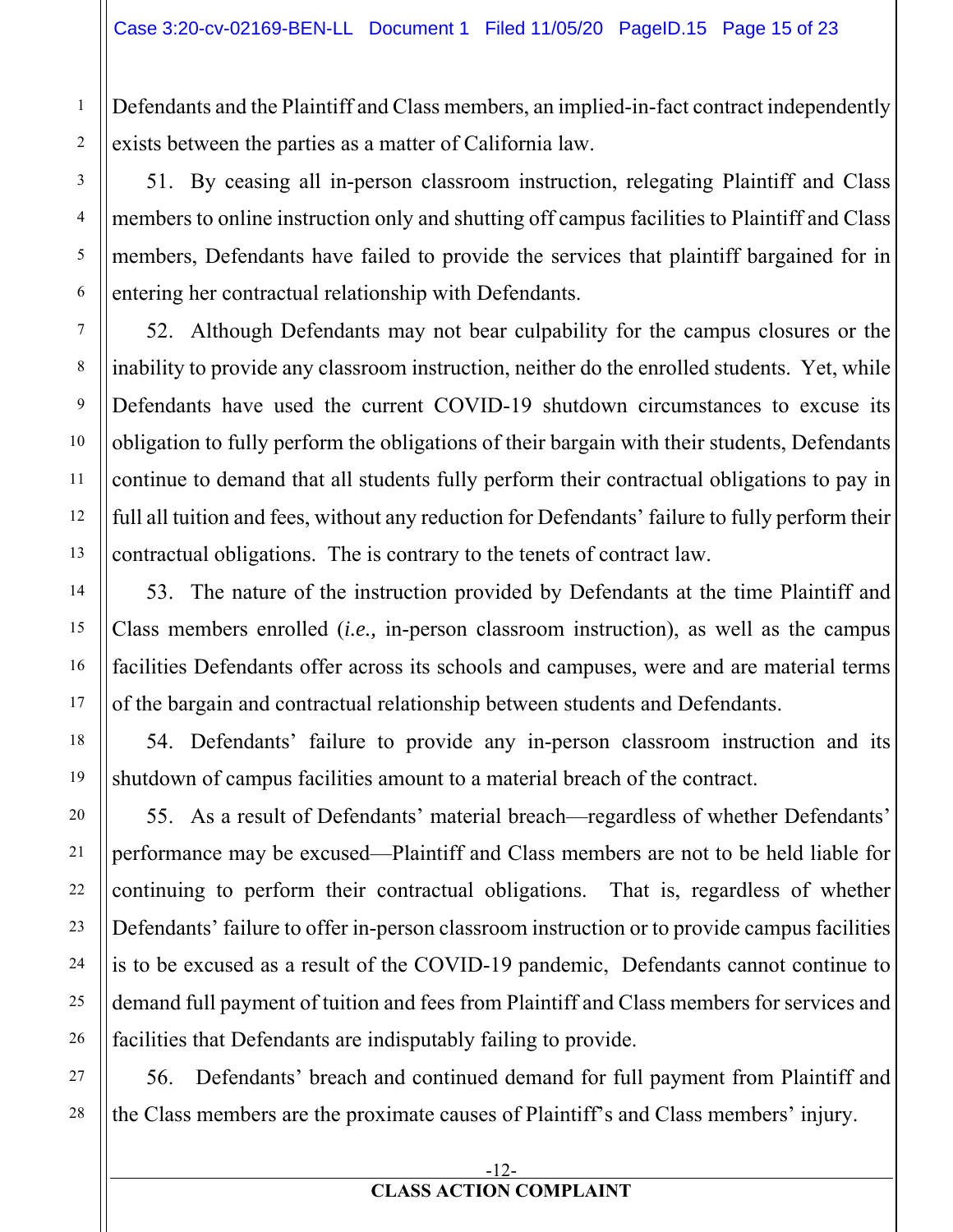57. Plaintiff and Class members have all been harmed as a direct, foreseeable, and proximate result of Defendants' actions because Plaintiff and Class members are being charged full tuition and fees for services that Defendants are not providing.

58. Plaintiff and Class members are entitled to an award of money damages or partial restitution in an amount to be determined at trial as redress for Defendants' breach. Plaintiff prays for the establishment of a Court-ordered and Court-supervised common fund from which the claims of affected Class members may be paid and the attorneys' fees and costs of suit expended by class counsel, as approved by the Court, may be awarded and reimbursed.

59. Defendants continue to insist that full tuition and fees are due from plaintiff and the students, despite Defendant's failure to fully perform its contractual obligations. Unless restrained by way of injunctive relief, Defendants' conduct is reasonably likely to lead to irreparable harm. Plaintiff and Class members are entitled to and hereby pray for injunctive relief to enjoin Defendants' continued conduct.

60. Defendants continue to represent falsely on its web site that it offers campus facilities with significant benefit and value to students and continues to represent falsely the value of its in-person on-campus classes. Unless restrained by way of injunctive relief, Defendants' conduct is reasonably likely to lead to irreparable harm. Plaintiff and Class members are entitled to and hereby pray for injunctive relief to enjoin Defendants' continued conduct.

61. Defendants dispute their obligation to refund tuition and fees to Plaintiff and Class members. Given the dispute and the contractual relationship between the parties, Plaintiff and Class members are entitled to and hereby pray for declaratory relief to have the Court declare the parties' respective obligations.

24 25 26 27 28 /// /// /// ///

1

2

3

4

5

6

7

8

9

10

11

12

13

14

15

16

17

18

19

20

21

22

23

-13- **CLASS ACTION COMPLAINT**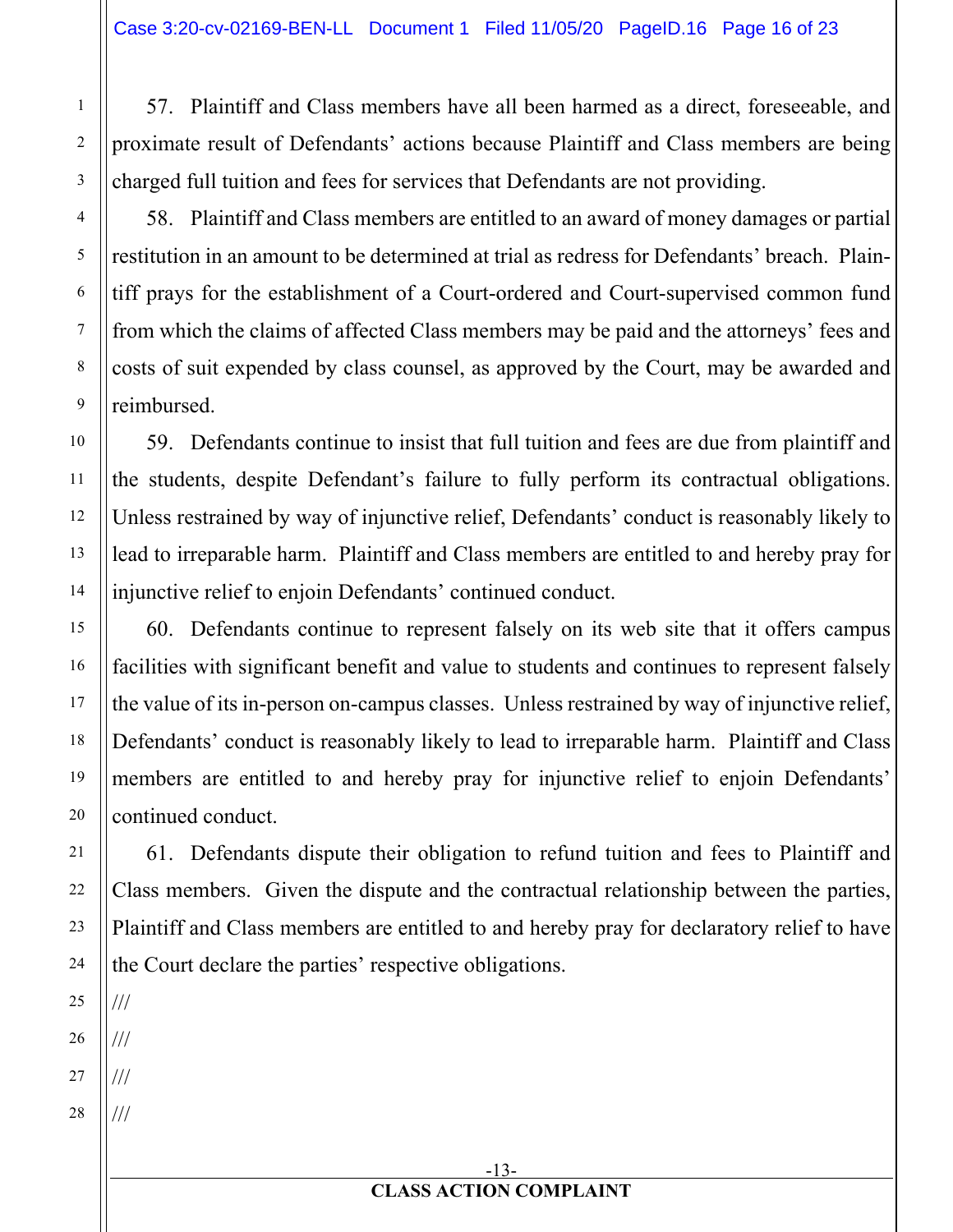# **VII. SECOND CAUSE OF ACTION Unjust Enrichment**

# **(Brought by Plaintiff on Behalf of Herself and the Class Against All Defendants)**

62. Plaintiff re-alleges and incorporates by reference all previous allegations as though set forth in full herein.

63. Plaintiff and Class members conveyed money to Defendant in the forms of tuition and fees for on-campus instruction and facilities that Defendants did not provide and is not providing. Defendants have continued to retain these monies, despite not providing the full benefit of on-campus classroom instruction and campus services and facilities.

64. Through the conduct, Defendants have been unjustly enriched at the expense of Plaintiff and Class members.

65. Between the parties (Defendants and the Class members), it would be inequitable to permit Defendants to retain all of the benefits Plaintiff and Class members conferred on Defendants the form of tuition and fees paid.

66. Plaintiff and Class members are entitled to and hereby pray for an order of partial restitution as redress for Defendants' unjust enrichment. Plaintiff prays for the establishment of a Court-ordered and -supervised common fund from which the claims of affected Class members may be paid and the attorneys' fees and costs of suit expended by class counsel, as approved by the Court, may be awarded and reimbursed.

67. Defendants continue to falsely represent on their web site that they offer campus facilities with significant benefit and value to students and continue to falsely represent the value of their in-person on-campus classroom instruction. This false in that such oncampus instruction is not being offered. Defendants also continue to defy and deny requests for partial tuition or fee reimbursement, claiming that it is offering the same services for which Plaintiff and Class members bargained. Thus, Defendants are continuing to demand full tuition and fees despite announcing that they will not be providing any on-campus instruction for the summer sessions and is uncertain of whether it will do so for the Fall 2020 term. Unless restrained by way of injunctive relief,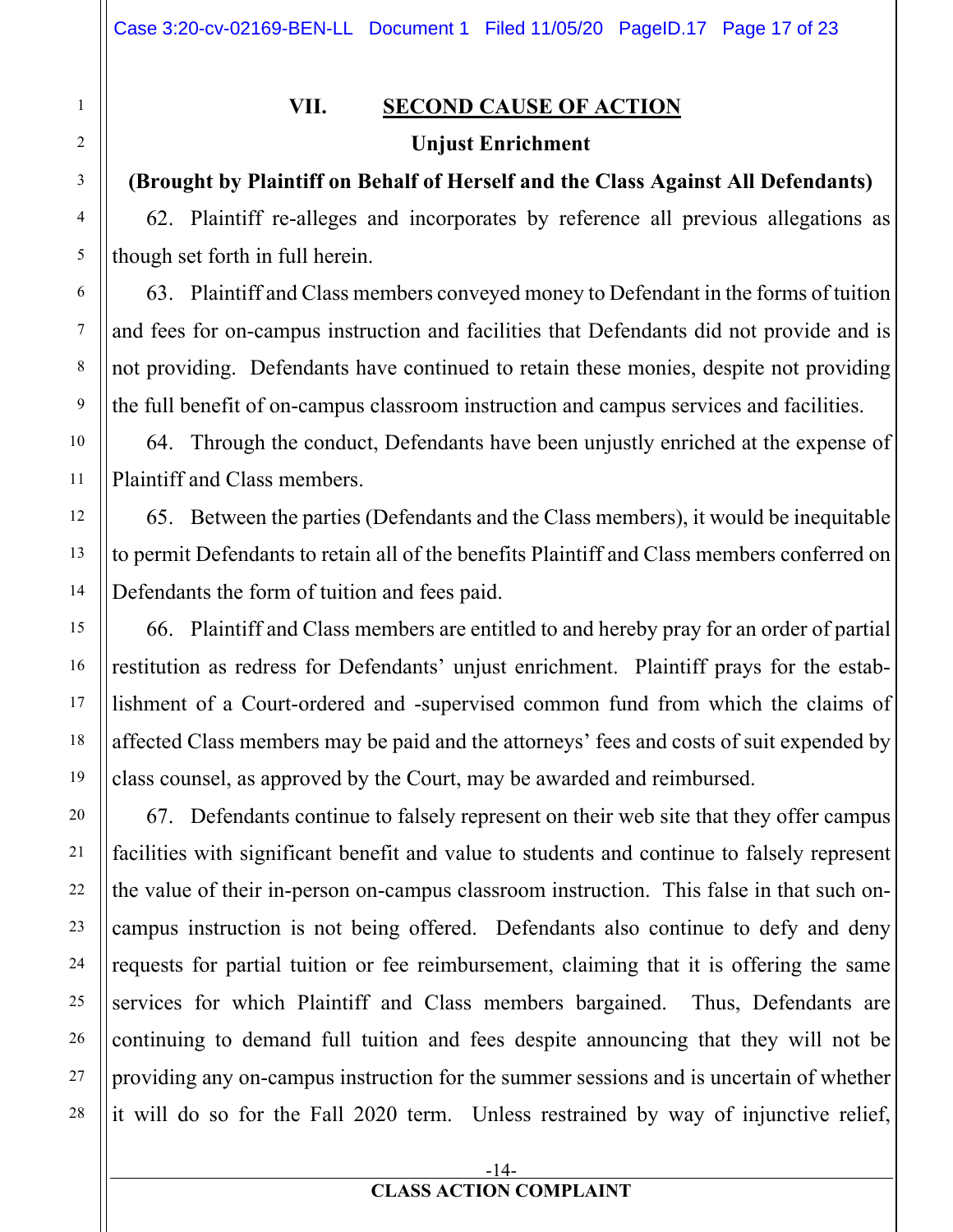Defendants' conduct is reasonably likely to lead to irreparable harm. Plaintiff and Class members are entitled to and hereby pray for injunctive relief to enjoin Defendants' continued conduct.

# **VIII. THIRD CAUSE OF ACTION Conversion**

**(Brought by Plaintiff on Behalf of Herself and the Class Against All Defendants)** 

68. Plaintiff re-alleges and incorporates by reference all previous allegations as though set forth in full herein.

69. Defendants received money from Plaintiff and Class members in the form of tuition and fee payments.

70. The money Plaintiff and Class members paid to Defendants was supposed to be used for the benefit of Plaintiff and Class members for Defendants' provision of oncampus university classroom instruction and to make available to Plaintiff and Class members campus services and facilities.

71. Defendants wrongfully exercised control over and/or intentionally interfered with the rights of Plaintiff and Class members by effectively closing their campuses to inperson classroom instruction and switching to a virtual online-only format, discontinuing paid-for services, and evicting students from campus housing.

72. Defendants received and wrongfully kept the money Plaintiff and Class members paid for tuition and fee payments, because Defendants have not provided campus facilities or on-campus instruction for the Winter/Spring term. More specifically, Defendants failed to provide to Plaintiff and Class members the benefits—such as in-person classroom instruction and related academic activities, access to campus services, facilities, and inperson extracurricular, athletic, and other student activities—that Plaintiff and Class members paid the tuition and mandatory campus and student services fees to secure.

73. Plaintiff and/or Class members have requested that Defendants issue refunds.

74. Defendants refused to return, and has thus wrongfully retained, a portion of

1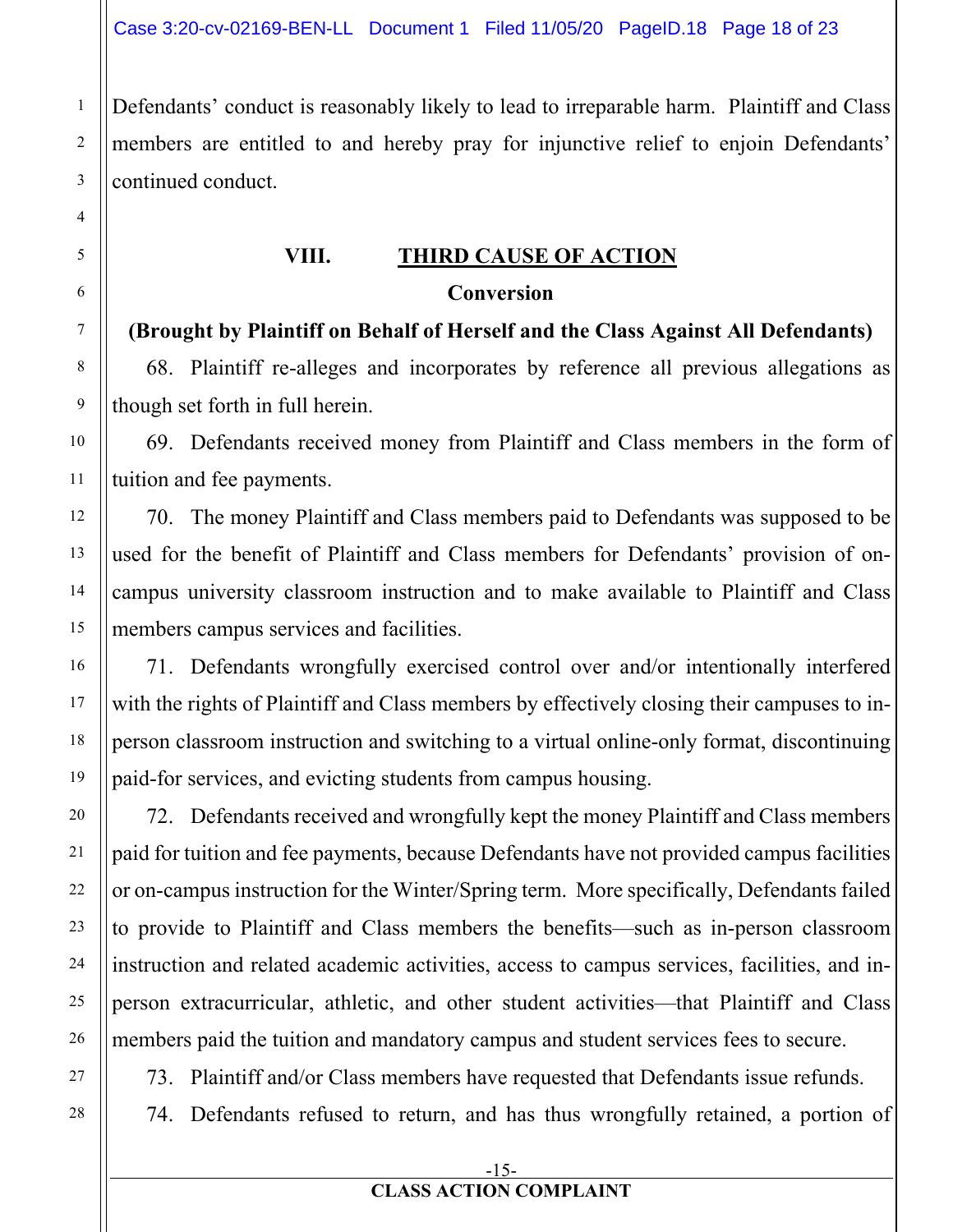tuition and mandatory campus and student services fees. Defendants, therefore, are indebted to Plaintiff and Class members for the failure to provide on-campus classroom instruction and campus facilities.

75. Defendants' actions have damaged Plaintiff and Class members in the amounts of the tuition and mandatory campus and student services fees that defendant improperly withheld.

76. Plaintiff and Class members hereby pray for the full panoply of remedies available as redress for conversion, including a constructive trust over such monies had and received for which the benefit was not provided, restitution or disgorgement, as appropriate, and declaratory and injunctive relief.

# **IX. FOURTH CAUSE OF ACTION**

# **Violation of California's Unfair Competition Law ("UCL"), California Business and Professions Code §§ 17200,** *et seq.*

# **(Brought by Plaintiff on Behalf of Herself and the Class Against All Defendants)**

77. Plaintiff re-alleges and incorporates by reference all previous allegations as though set forth in full herein.

78. California's Unfair Competition Law ("UCL"), California Business and Professions Code sections 17200, *et seq.*, prohibits an "unlawful, unfair or fraudulent business act or practice."

79. Defendants violated the Unfair Competition Law by committing an unlawful act by breaching their contracts with Plaintiff and Class members, failing to provide services paid for, including in-person classroom instruction and access to Defendants' facilities, and failing to refund tuition, fees, and costs.

80. Defendants' conduct in representing that it offers campus facilities and oncampus instruction to Plaintiff and Class members when, in fact, it did not do so, but continuing to charge and demand full tuition and fees as if such services and facilities were being provided, amounts to an unlawful, unfair, or deceptive business practice within the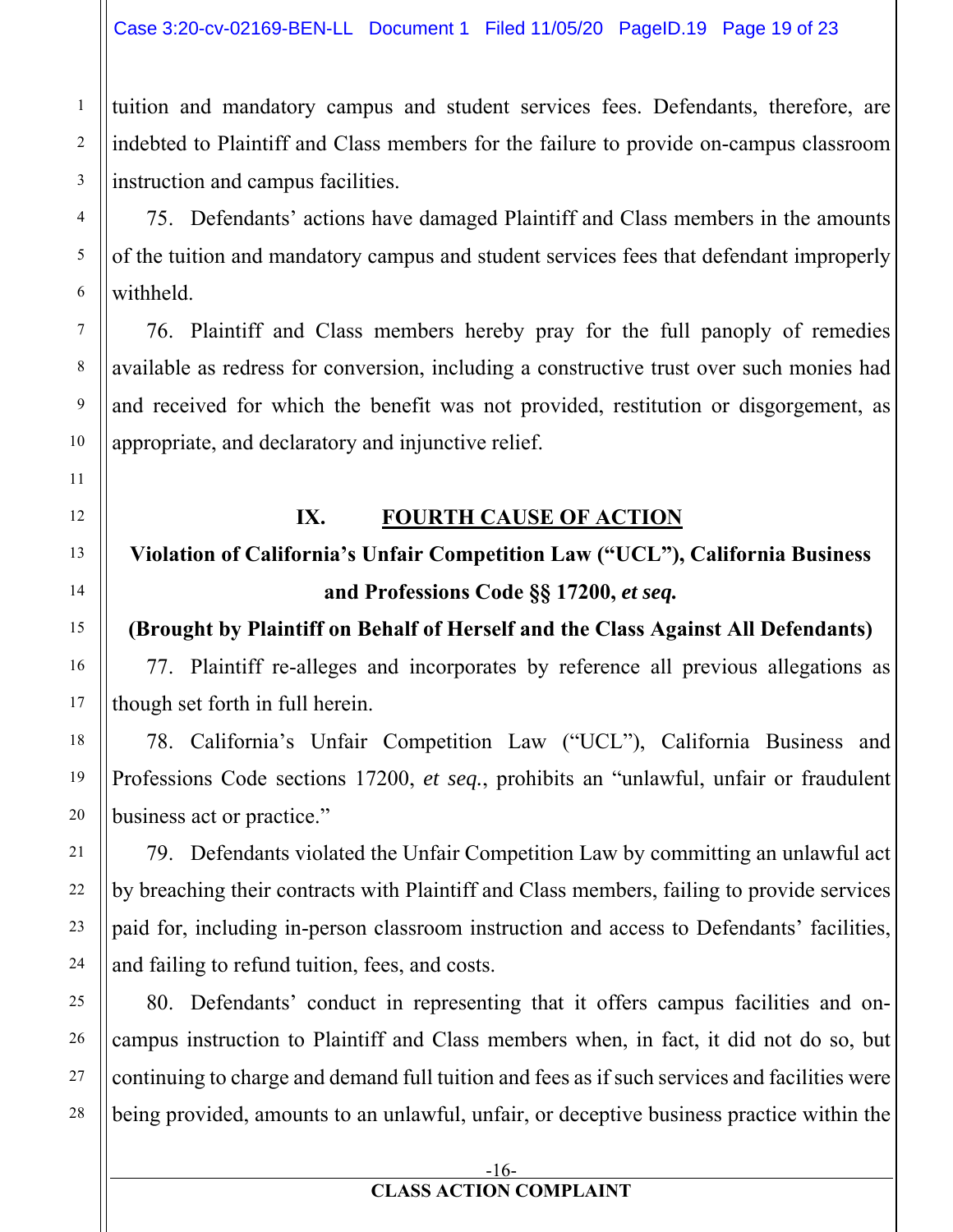meaning of California's UCL. Defendants' conduct of failing to reimburse students some portion of tuition and applicable fees that correspond to the duration during which they received virtual learning instead of in-person instruction constitutes an unfair business practice in violation of the UCL.

81. Had Defendants disclosed that they would not be offering on-campus facilities or in-classroom instruction before it charged Plaintiff and Class members full tuition and fees and decided to retain them, Plaintiff and Class members either would not have enrolled at Defendants' educational institution or would not have agreed to pay the same amounts of tuition and fees for services and facilities they would not receive.

82. Defendants' practices are fraudulent because Defendant represented that it would offer in-person instruction and access to Defendants' campus facilities. Plaintiff and Class members paid for the Winter/Spring 2020 term and college experience advertised. However, Plaintiff and Class members did not receive the services they paid for— Defendant moved all classes online, restricted student access to university facilities, and evicted students from campus housing.

83. Plaintiff and Class members conveyed money to Defendants in the forms of tuition and fees while Defendants were engaged in the unlawful, unfair, or deceptive business practice.

84. Plaintiff and Class members have been and continue to be injured by Defendants' unlawful, unfair, or deceptive business practices because they are not receiving the instruction or facilities for which they conveyed money to Defendant.

85. Plaintiff and Class members are entitled to and pray for an order of partial restitution as redress for Defendant's violations of the UCL.

86. Plaintiff and Class members pray for the establishment of a Court-ordered and supervised common fund from which the claims of affected Class members may be paid and the attorneys' fees and costs of suit expended by class counsel, as approved by the Court, may be awarded and reimbursed.

28

87. Defendants continue to charge full tuition and fees as if full services and facilities

#### -17- **CLASS ACTION COMPLAINT**

1

2

3

4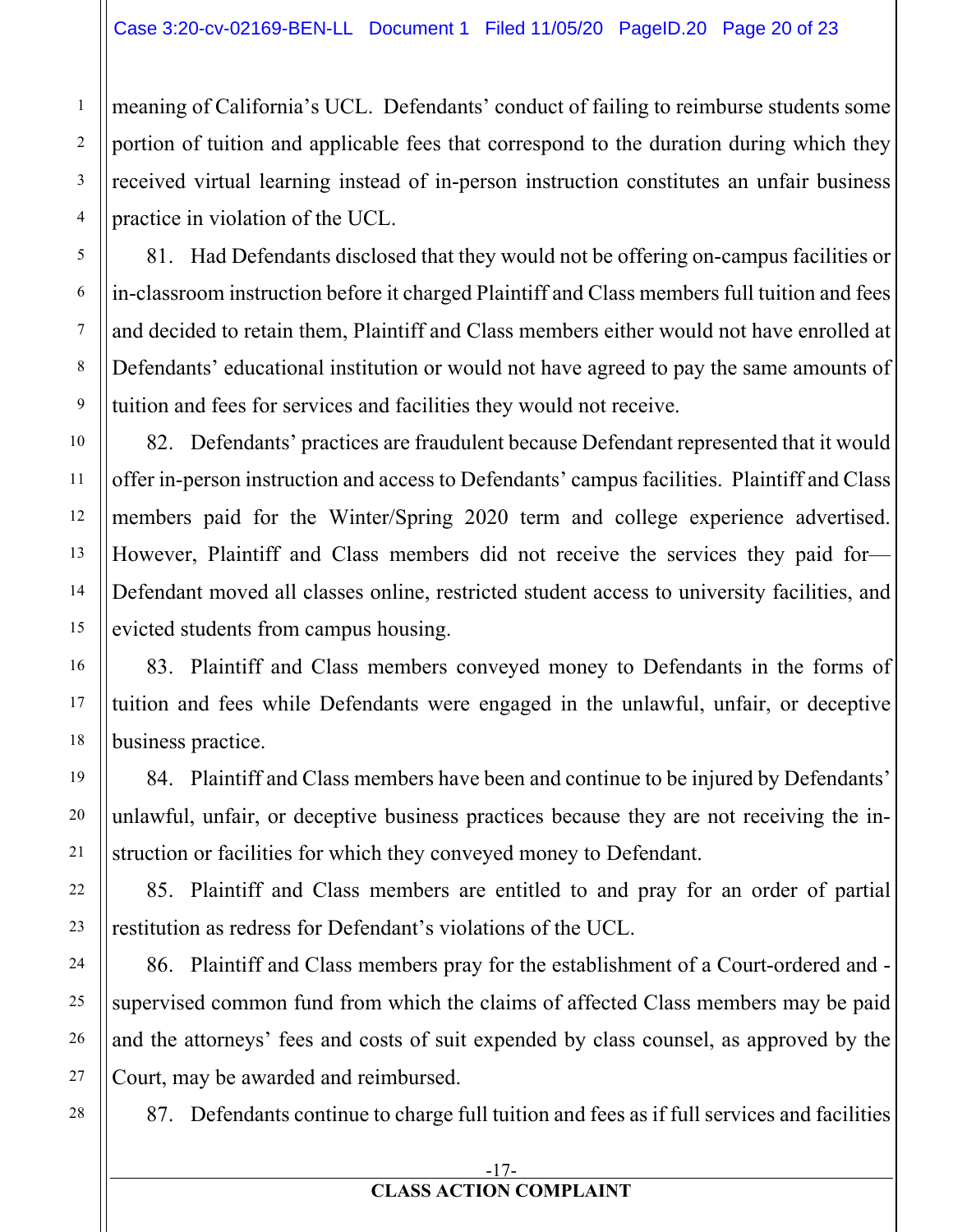were being provided, collecting millions of dollars from students deprived of the full benefit of their payments.

88. Defendants continue to represent falsely on its web site that it offers campus facilities with significant benefit and value to students and continues to represent falsely the value of its in-person on-campus classes. Defendants also continue to defy and deny all requests for partial tuition reimbursement, claiming falsely that it is offering the same services as Plaintiff and Class members had bargained for. Thus, Defendants are continuing to demand full tuition and fees, even though Defendants have already announced that they will not be providing any on-campus instruction for the summer sessions and is uncertain of whether it will do so for the Fall 2020 term. Unless restrained by way of injunctive relief, Defendants' conduct is reasonably likely to lead to irreparable harm. Plaintiff and Class members are entitled to and hereby pray for injunctive relief to enjoin Defendants' continued conduct.

89. As a direct and proximate result of Defendants' unlawful and unfair business acts and practices, Plaintiff and Class members have suffered and will continue to suffer actual damages.

90. Plaintiff and Class members are entitled to and seek disgorgement and restitution of the benefits unjustly retained, whether in whole or in part, including through refunds for tuition, fees, and/or room and board.

### **X. PRAYER FOR RELIEF**

WHEREFORE, Plaintiff, on behalf of herself and all others similarly situated, respectfully requests that the Court finds against Defendants as follows:

1. An order certifying the action as a class action as defined herein, appointing Plaintiff as Class representative, her counsel as Class counsel, and directing that notice be disseminated to the absent Class members;

2. For judgment in favor of Plaintiff and Class members and against Defendants on all counts and claims for relief;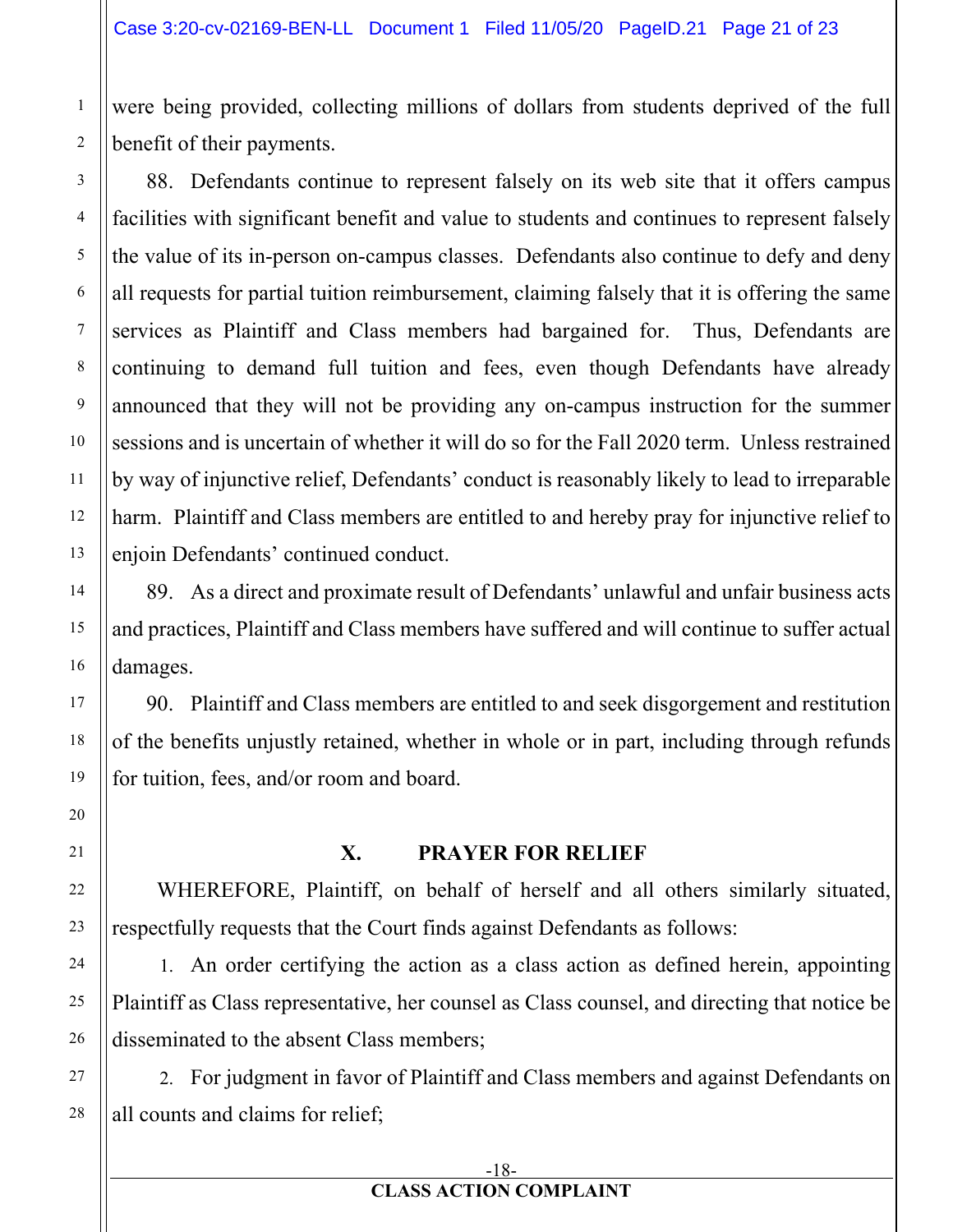3. For compensatory, consequential, general, and special damages and/or restitution in an amount to be determined at trial;

4. For statutory damages, treble damages, and special or exemplary damages to the extent permitted by law;

5. Pre-judgment and post-judgment interest at the maximum legal rates; and

6. For the establishment of a Court-ordered and -supervised common fund to be funded by Defendant and from which claims of all eligible class members will be paid, attorneys' fees awarded to class counsel will be paid, costs of suit approved by the Court and incurred by Class counsel will be reimbursed, and any award of interest will be disbursed;

7. For interest as permitted by law;

8. For an award of attorneys' fees;

9. For costs of suit;

10. For declaratory relief, to have the Court declare the obligations of the parties;

11. For injunctive relief to enjoin Defendants' ongoing conduct; and

12. For all such other relief as the Court deems just and proper.

# Dated: October 29, 2020 **SHEGERIAN & ASSOCIATES, INC.**

By: */s/ Carney Shegerian*  Carney R. Shegerian

Anthony Nguyen Cheryl A. Kenner

Attorneys for Plaintiff CATHERINE HOLDEN, on behalf of herself and all others similarly situated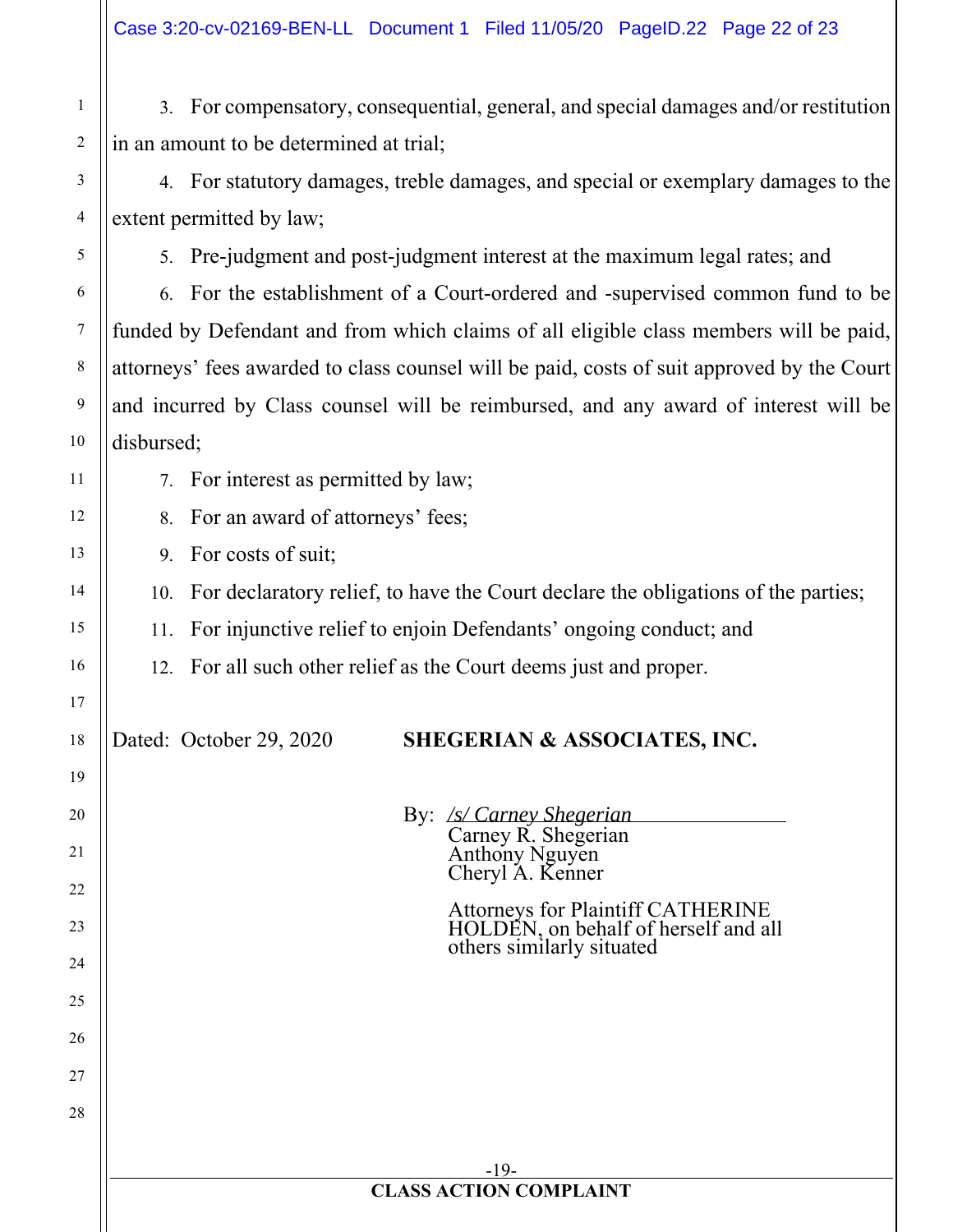| Case 3:20-cv-02169-BEN-LL Document 1 Filed 11/05/20 PageID.23 Page 23 of 23 |  |  |
|-----------------------------------------------------------------------------|--|--|
|                                                                             |  |  |

| $\mathbf{1}$   | XI.<br><b>DEMAND FOR JURY TRIAL</b>                                                                    |  |  |  |  |  |  |  |  |
|----------------|--------------------------------------------------------------------------------------------------------|--|--|--|--|--|--|--|--|
| $\overline{c}$ | Plaintiff CATHERINE HOLDEN, on behalf of herself and all others similarly                              |  |  |  |  |  |  |  |  |
| 3              | situated, hereby demands a jury trial with respect to all issues triable of right by jury.             |  |  |  |  |  |  |  |  |
| 4              |                                                                                                        |  |  |  |  |  |  |  |  |
| 5              | Dated: October 29, 2020<br>SHEGERIAN & ASSOCIATES, INC.                                                |  |  |  |  |  |  |  |  |
| 6              |                                                                                                        |  |  |  |  |  |  |  |  |
| 7              | By: /s/ Carney Shegerian                                                                               |  |  |  |  |  |  |  |  |
| 8              | Carney R. Shegerian<br>Anthony Nguyen<br>Cheryl A. Kenner                                              |  |  |  |  |  |  |  |  |
| $\overline{9}$ |                                                                                                        |  |  |  |  |  |  |  |  |
| 10             | Attorneys for Plaintiff CATHERINE<br>HOLDEN, on behalf of herself and all<br>others similarly situated |  |  |  |  |  |  |  |  |
| 11<br>12       |                                                                                                        |  |  |  |  |  |  |  |  |
| 13             |                                                                                                        |  |  |  |  |  |  |  |  |
| 14             |                                                                                                        |  |  |  |  |  |  |  |  |
| 15             |                                                                                                        |  |  |  |  |  |  |  |  |
| 16             |                                                                                                        |  |  |  |  |  |  |  |  |
| 17             |                                                                                                        |  |  |  |  |  |  |  |  |
| 18             |                                                                                                        |  |  |  |  |  |  |  |  |
| 19             |                                                                                                        |  |  |  |  |  |  |  |  |
| 20             |                                                                                                        |  |  |  |  |  |  |  |  |
| 21             |                                                                                                        |  |  |  |  |  |  |  |  |
| 22             |                                                                                                        |  |  |  |  |  |  |  |  |
| 23             |                                                                                                        |  |  |  |  |  |  |  |  |
| 24             |                                                                                                        |  |  |  |  |  |  |  |  |
| 25             |                                                                                                        |  |  |  |  |  |  |  |  |
| 26             |                                                                                                        |  |  |  |  |  |  |  |  |
| 27             |                                                                                                        |  |  |  |  |  |  |  |  |
| $28\,$         |                                                                                                        |  |  |  |  |  |  |  |  |
|                |                                                                                                        |  |  |  |  |  |  |  |  |
|                | $-20-$<br><b>CLASS ACTION COMPLAINT</b>                                                                |  |  |  |  |  |  |  |  |
|                |                                                                                                        |  |  |  |  |  |  |  |  |